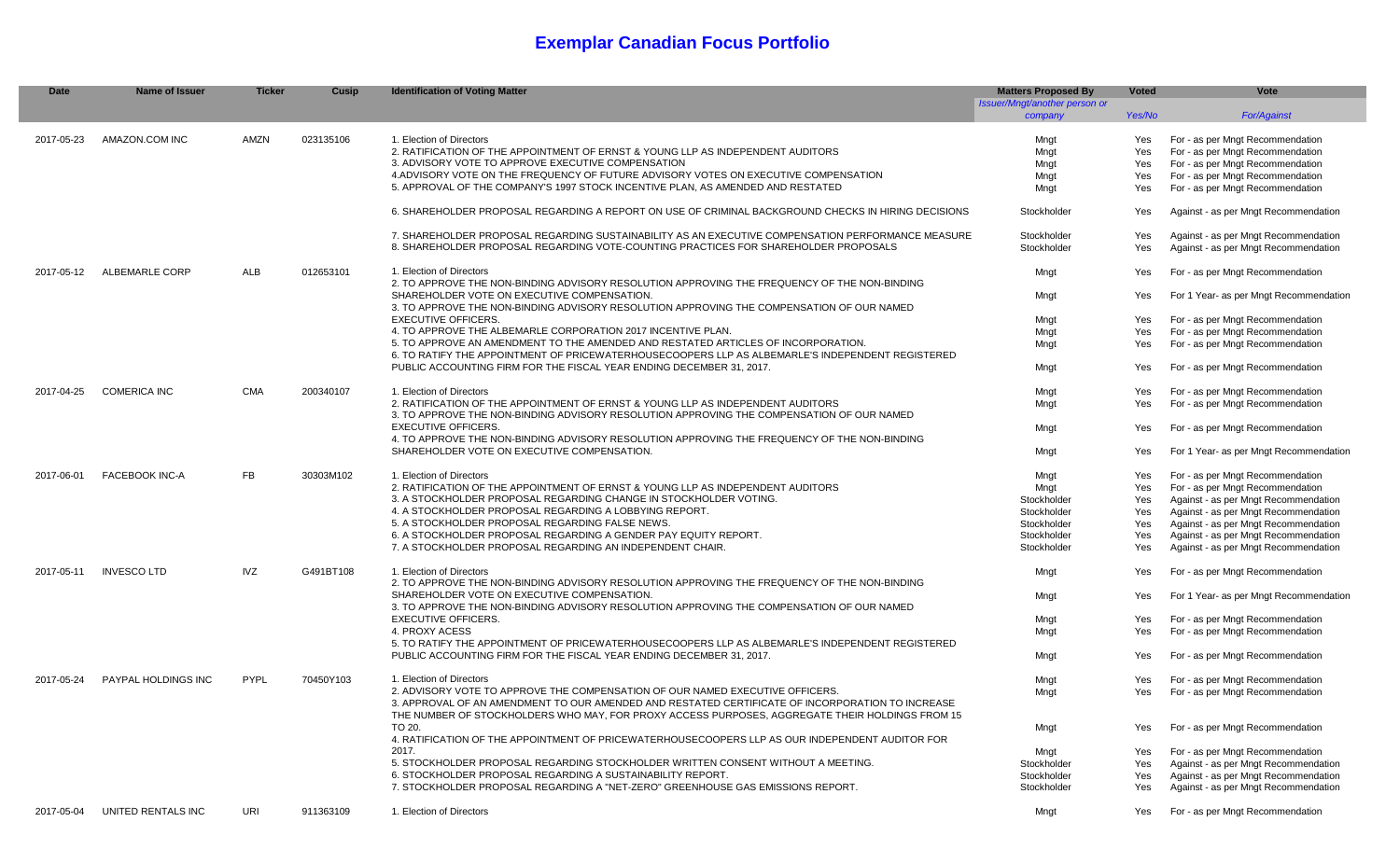|            |                            |             |           | 2. RATIFICATION OF APPOINTMENT OF PUBLIC ACCOUNTING FIRM<br>3. ADVISORY APPROVAL OF EXECUTIVE COMPENSATION<br>4. ADVISORY VOTE ON FREQUENCY OF EXECUTIVE COMPENSATION VOTE<br>5. COMPANY PROPOSAL TO AMEND THE COMPANY'S RESTATED CERTIFICATE OF INCORPORATION TO REMOVE                                                        | Mngt<br>Mngt<br>Mngt | Yes<br>Yes<br>Yes | For - as per Mngt Recommendation<br>For - as per Mngt Recommendation<br>For 1 Year- as per Mngt Recommendation |
|------------|----------------------------|-------------|-----------|---------------------------------------------------------------------------------------------------------------------------------------------------------------------------------------------------------------------------------------------------------------------------------------------------------------------------------|----------------------|-------------------|----------------------------------------------------------------------------------------------------------------|
|            |                            |             |           | SUPERMAJORITY VOTING REQUIREMENTS<br>6. STOCKHOLDER PROPOSAL ON SPECIAL SHAREOWNER MEETINGS<br>7. COMPANY PROPOSAL TO AMEND THE COMPANY'S RESTATED CERTIFICATE OF INCORPORATION TO ALLOW<br>AMENDMENT TO BY-LAWS GRANTING STOCKHOLDERS HOLDING 25% OR MORE THE ABILITY TO CALL SPECIAL                                          | Mngt<br>Stockholder  | Yes<br>Yes        | For - as per Mngt Recommendation<br>Against - as per Mngt Recommendation                                       |
|            |                            |             |           | MEETINGS OF STOCKHOLDERS                                                                                                                                                                                                                                                                                                        | Mngt                 | Yes               | For - as per Mngt Recommendation                                                                               |
| 2017-05-03 | UNIVAR INC                 | <b>UNVR</b> | 91336L107 | 1. Election of Directors<br>2. RATIFICATION OF THE APPOINTMENT OF ERNST & YOUNG LLP AS INDEPENDENT AUDITORS<br>3. TO APPROVE THE NON-BINDING ADVISORY RESOLUTION APPROVING THE COMPENSATION OF OUR NAMED<br><b>EXECUTIVE OFFICERS.</b>                                                                                          | Mngt<br>Mngt<br>Mngt | Yes<br>Yes<br>Yes | For - as per Mngt Recommendation<br>For - as per Mngt Recommendation<br>For - as per Mngt Recommendation       |
|            |                            |             |           |                                                                                                                                                                                                                                                                                                                                 |                      |                   |                                                                                                                |
| 2017-05-11 | <b>ZOETIS INC</b>          | <b>ZTS</b>  | 98978V103 | 1. Election of Directors<br>2. SAY ON PAY - AN ADVISORY VOTE ON THE APPROVAL OF EXECUTIVE COMPENSATION.                                                                                                                                                                                                                         | Mngt<br>Mngt         | Yes<br>Yes        | For - as per Mngt Recommendation<br>For - as per Mngt Recommendation                                           |
|            |                            |             |           | 3. PROPOSAL TO RATIFY KPMG LLP AS OUR INDEPENDENT PUBLIC ACCOUNTING FIRM FOR 2017.                                                                                                                                                                                                                                              | Mngt                 | Yes               | For - as per Mngt Recommendation                                                                               |
| 2017-04-05 | <b>BROADCOM LTD</b>        | AVGO        | BD9WQP4   | 1. Election of Directors<br>2. TO APPROVE THE RE-APPOINTMENT OF PRICEWATERHOUSECOOPERS LLP AS BROADCOM'S INDEPENDENT<br>REGISTERED PUBLIC ACCOUNTING FIRM AND INDEPENDENT SINGAPORE AUDITOR FOR THE FISCAL YEAR ENDING<br>OCTOBER 29, 2017 AND TO AUTHORIZE THE AUDIT COMMITTEE TO FIX ITS REMUNERATION, AS SET FORTH IN        | Mngt                 | Yes               | For - as per Mngt Recommendation                                                                               |
|            |                            |             |           | BROADCOM'S NOTICE OF, AND PROXY STATEMENT RELATING TO, ITS 2017 ANNUAL GENERAL MEETING.<br>3. TO APPROVE THE GENERAL AUTHORIZATION FOR THE DIRECTORS OF BROADCOM TO ALLOT AND ISSUE SHARES IN<br>ITS CAPITAL, AS SET FORTH IN BROADCOM'S NOTICE OF, AND PROXY STATEMENT RELATING TO, ITS 2017 ANNUAL<br><b>GENERAL MEETING.</b> | Mngt                 | Yes               | For - as per Mngt Recommendation                                                                               |
|            |                            |             |           |                                                                                                                                                                                                                                                                                                                                 | Mngt                 | Yes               | For - as per Mngt Recommendation                                                                               |
| 2017-04-26 | <b>TEXTRON INC</b>         | <b>TXT</b>  | 883203101 | 1. Election of Directors                                                                                                                                                                                                                                                                                                        | Mngt                 | Yes               | For - as per Mngt Recommendation                                                                               |
|            |                            |             |           | 2. APPROVAL OF THE TEXTRON INC. SHORT-TERM INCENTIVE PLAN.                                                                                                                                                                                                                                                                      | Mngt                 | Yes               | For - as per Mngt Recommendation                                                                               |
|            |                            |             |           | 3. APPROVAL OF THE ADVISORY (NON-BINDING) RESOLUTION TO APPROVE EXECUTIVE COMPENSATION.<br>4. ADVISORY VOTE ON FREQUENCY OF FUTURE ADVISORY VOTES ON EXECUTIVE COMPENSATION.                                                                                                                                                    | Mngt<br>Mngt         | Yes<br>Yes        | For - as per Mngt Recommendation<br>For 1 Year- as per Mngt Recommendation                                     |
|            |                            |             |           | 5. RATIFICATION OF APPOINTMENT OF INDEPENDENT REGISTERED PUBLIC ACCOUNTING FIRM.                                                                                                                                                                                                                                                | Mngt                 | Yes               | For - as per Mngt Recommendation                                                                               |
|            |                            |             |           | 6. SHAREHOLDER PROPOSAL REGARDING ANNUAL REPORT ON LOBBYING ACTIVITIES.                                                                                                                                                                                                                                                         | Stockholder          | Yes               | Against - as per Mngt Recommendation                                                                           |
| 2017-04-20 | NEWMONT MINING CORP        | <b>NEM</b>  | 651639106 | 1. Election of Directors                                                                                                                                                                                                                                                                                                        | Mngt                 | Yes               | For - as per Mngt Recommendation                                                                               |
|            |                            |             |           | 2. RATIFY APPOINTMENT OF INDEPENDENT REGISTERED PUBLIC ACCOUNTING FIRM FOR 2017.                                                                                                                                                                                                                                                | Mngt                 | Yes               | For - as per Mngt Recommendation                                                                               |
|            |                            |             |           | 3. APPROVE, ON AN ADVISORY BASIS, NAMED EXECUTIVE OFFICER COMPENSATION.                                                                                                                                                                                                                                                         | Mngt                 | Yes               | For - as per Mngt Recommendation                                                                               |
|            |                            |             |           | 4. APPROVE, ON AN ADVISORY BASIS, THE FREQUENCY OF STOCKHOLDER VOTE ON EXECUTIVE COMPENSATION.<br>5. STOCKHOLDER PROPOSAL REGARDING HUMAN RIGHTS RISK ASSESSMENT                                                                                                                                                                | Mngt<br>Stockholder  | Yes<br>Yes        | For 1 Year- as per Mngt Recommendation<br>Against - as per Mngt Recommendation                                 |
| 2017-02-22 | DEERE & CO                 | DE          | 244199105 | 1. Election of Directors                                                                                                                                                                                                                                                                                                        | Mngt                 | Yes               | For - as per Mngt Recommendation                                                                               |
|            |                            |             |           | 2. ADVISORY VOTE ON EXECUTIVE COMPENSATION                                                                                                                                                                                                                                                                                      | Mngt                 | Yes               | For - as per Mngt Recommendation                                                                               |
|            |                            |             |           | 3. NON-BINDING ADVISORY VOTE ON FREQUENCY OF FUTURE ADVISORY VOTES ON EXECUTIVE COMPENSATION<br>4. RATIFICATION OF THE APPOINTMENT OF DELOITTE & TOUCHE LLP AS DEERE'S INDEPENDENT REGISTERED PUBLIC                                                                                                                            | Mngt                 | Yes               | For 1 Year- as per Mngt Recommendation                                                                         |
|            |                            |             |           | ACCOUNTING FIRM FOR FISCAL 2017                                                                                                                                                                                                                                                                                                 | Mngt                 | Yes               | For - as per Mngt Recommendation                                                                               |
|            |                            |             |           | 5. STOCKHOLDER PROPOSAL - RIGHT TO ACT BY WRITTEN CONSENT                                                                                                                                                                                                                                                                       | Stockholder          | Yes               | Against - as per Mngt Recommendation                                                                           |
| 2017-02-09 | <b>TYSON FOODS INC-CLA</b> | <b>TSN</b>  | 902494103 | 1. Election of Directors<br>2. TO RATIFY THE SELECTION OF PRICEWATERHOUSECOOPERS LLP AS THE INDEPENDENT REGISTERED PUBLIC                                                                                                                                                                                                       | Mnat                 | Yes               | For - as per Mngt Recommendation                                                                               |
|            |                            |             |           | ACCOUNTING FIRM FOR THE COMPANY FOR THE FISCAL YEAR ENDING SEPTEMBER 30, 2017.<br>3. TO APPROVE, ON A NON-BINDING ADVISORY BASIS, THE COMPENSATION OF THE COMPANY'S NAMED EXECUTIVE                                                                                                                                             | Mngt                 | Yes               | For - as per Mngt Recommendation                                                                               |
|            |                            |             |           | OFFICERS.<br>4. TO APPROVE, ON A NON-BINDING ADVISORY BASIS, THE FREQUENCY OF THE ADVISORY VOTE REGARDING THE                                                                                                                                                                                                                   | Mngt                 | Yes               | For - as per Mngt Recommendation                                                                               |
|            |                            |             |           | COMPENSATION OF THE COMPANY'S NAMED EXECUTIVE OFFICERS.<br>5. SHAREHOLDER PROPOSAL TO REQUEST A REPORT DISCLOSING THE COMPANY'S POLICY AND PROCEDURES.                                                                                                                                                                          | Mngt                 | Yes               | For 3 Year- as per Mngt Recommendation                                                                         |
|            |                            |             |           | EXPENDITURES. AND OTHER ACTIVITIES RELATED TO LOBBYING AND GRASSROOTS LOBBYING COMMUNICATIONS.                                                                                                                                                                                                                                  | Stockholder          | Yes               | Against - as per Mngt Recommendation                                                                           |
|            |                            |             |           | 6. SHAREHOLDER PROPOSAL TO REQUEST A REPORT ON STEPS THE COMPANY IS TAKING TO FOSTER GREATER<br>DIVERSITY ON THE BOARD OF DIRECTORS.                                                                                                                                                                                            | Stockholder          | Yes               | Against - as per Mngt Recommendation                                                                           |
|            |                            |             |           | 7. SHAREHOLDER PROPOSAL TO AMEND THE COMPANY'S BYLAWS TO IMPLEMENT PROXY ACCESS.                                                                                                                                                                                                                                                | Stockholder          | Yes               | Against - as per Mngt Recommendation                                                                           |
|            |                            |             |           | 8. SHAREHOLDER PROPOSAL TO ADOPT AND IMPLEMENT A WATER STEWARDSHIP POLICY AT COMPANY AND SUPPLIER<br><b>FACILITIES.</b>                                                                                                                                                                                                         | Stockholder          | Yes               | Against - as per Mngt Recommendation                                                                           |
| 2017-01-31 | VISA INC.                  | V           | 92826C839 | 1. Election of Directors                                                                                                                                                                                                                                                                                                        | Mngt                 | Yes               | For - as per Mngt Recommendation                                                                               |
|            |                            |             |           | 2. ADVISORY VOTE TO APPROVE EXECUTIVE COMPENSATION.                                                                                                                                                                                                                                                                             | Mngt                 | Yes               | For - as per Mngt Recommendation                                                                               |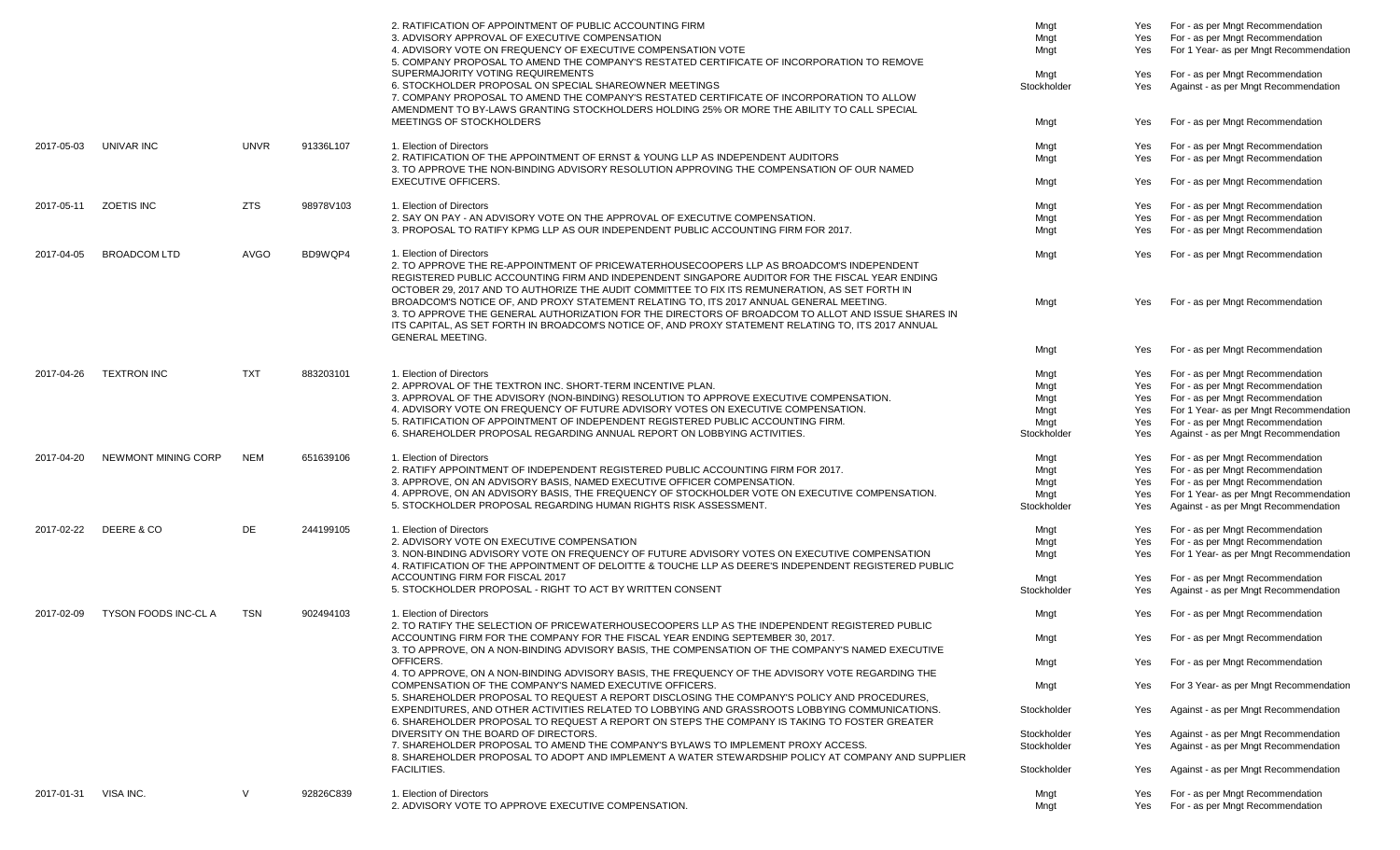|            |                                     |            |           | 3. RATIFICATION OF THE APPOINTMENT OF KPMG LLP AS OUR INDEPENDENT REGISTERED PUBLIC ACCOUNTING FIRM<br>FOR THE 2017 FISCAL YEAR.                                                                                                                                                            | Mngt                | Yes        | For - as per Mngt Recommendation                                         |
|------------|-------------------------------------|------------|-----------|---------------------------------------------------------------------------------------------------------------------------------------------------------------------------------------------------------------------------------------------------------------------------------------------|---------------------|------------|--------------------------------------------------------------------------|
| 2017-05-02 | A&W REVENUE ROYALTIES IN AW-U       |            | 000255109 | 1. Election of Directors                                                                                                                                                                                                                                                                    | Mngt                | Yes        | For - as per Mngt Recommendation                                         |
|            |                                     |            |           | 2. TO RATIFY THE SELECTION OF PRICEWATERHOUSECOOPERS LLP AS THE INDEPENDENT REGISTERED PUBLIC<br>ACCOUNTING FIRM FOR THE COMPANY                                                                                                                                                            | Mngt                | Yes        | For - as per Mngt Recommendation                                         |
| 2017-04-25 | <b>BCE INC</b>                      | <b>BCE</b> | 05534B760 | 1. Election of Directors                                                                                                                                                                                                                                                                    | Mngt                | Yes        | For - as per Mngt Recommendation                                         |
|            |                                     |            |           | 2. APPOINTMENT OF DELOITTE LLP AS AUDITORS.                                                                                                                                                                                                                                                 | Mngt                | Yes        | For - as per Mngt Recommendation                                         |
|            |                                     |            |           | 3. ADVISORY RESOLUTION ON EXECUTIVE COMPENSATION AS DESCRIBED IN THE MANAGEMENT PROXY CIRCULAR.                                                                                                                                                                                             | Mngt                | Yes        | For - as per Mngt Recommendation                                         |
| 2017-05-09 | <b>BIRCHCLIFF ENERGY LTD NE BIR</b> |            | 090697103 | 1. Election of Directors                                                                                                                                                                                                                                                                    | Mngt                | Yes        | For - as per Mngt Recommendation                                         |
|            |                                     |            |           | 2. TO FIX THE NUMBER OF DIRECTORS OF THE CORPORATION TO BE ELECTED AT THE MEETING AT FIVE (5).<br>3. TO APPOINT KPMG LLP, CHARTERED PROFESSIONAL ACCOUNTANTS, AS THE AUDITORS OF THE CORPORATION FOR                                                                                        | Mngt                | Yes        | For - as per Mngt Recommendation                                         |
|            |                                     |            |           | THE ENSUING YEAR AND TO AUTHORIZE THE BOARD OF DIRECTORS TO FIX THEIR REMUNERATION.<br>4. TO CONSIDER AND, IF THOUGHT ADVISABLE, TO PASS AN ORDINARY RESOLUTION, THE FULL TEXT OF WHICH IS SET<br>FORTH IN THE INFORMATION CIRCULAR OF THE CORPORATION DATED MARCH 24, 2017, TO APPROVE ALL | Mngt                | Yes        | For - as per Mngt Recommendation                                         |
|            |                                     |            |           | UNALLOCATED STOCK OPTIONS UNDER THE CORPORATION'S STOCK OPTION PLAN.                                                                                                                                                                                                                        | Mngt                | Yes        | For - as per Mngt Recommendation                                         |
| 2017-05-11 | BOYD GROUP INCOME FUND BYD-U        |            | 103309100 | 1. Election of Directors                                                                                                                                                                                                                                                                    | Mngt                | Yes        | For - as per Mngt Recommendation                                         |
|            |                                     |            |           | 2. APPOINTMENT OF DELOITTE LLP, CHARTERED ACCOUNTANTS AS AUDITORS OF THE CORPORATION FOR THE<br>ENSUING YEAR AND AUTHORIZING THE DIRECTORS TO FIX THEIR REMUNERATION.                                                                                                                       | Mngt                | Yes        | For - as per Mngt Recommendation                                         |
|            |                                     |            |           | 3. RESOLUTION TO AMEND ARTICLE 12 OF THE TRUST DECLARATION, ADDING SECTION 12.12, NOMINATION OF<br>TRUSTEES.                                                                                                                                                                                | Mngt                | Yes        | For - as per Mngt Recommendation                                         |
| 2017-05-15 | <b>CINEPLEX INC</b>                 | CGX        |           | 172454100 1. Election of Directors                                                                                                                                                                                                                                                          | Mngt                | Yes        | For - as per Mngt Recommendation                                         |
|            |                                     |            |           | 2. THE APPOINTMENT OF PRICEWATERHOUSECOOPERS LLP AS AUDITORS OF THE CORPORATION AND THE                                                                                                                                                                                                     |                     |            |                                                                          |
|            |                                     |            |           | AUTHORIZATION OF THE DIRECTORS TO FIX THEIR REMUNERATION:<br>3. NON-BINDING SAY-ON-PAY ADVISORY RESOLUTION SET FORTH IN THE ACCOMPANYING MANAGEMENT INFORMATION<br>CIRCULAR ON THE CORPORATION'S APPROACH TO EXECUTIVE COMPENSATION.                                                        | Mngt                | Yes        | For - as per Mngt Recommendation                                         |
|            |                                     |            |           |                                                                                                                                                                                                                                                                                             | Mngt                | Yes        | For - as per Mngt Recommendation                                         |
| 2017-05-10 | <b>CANADIAN TIRE LTD</b>            | CTC/A      |           | 136681202 1. Election of Directors                                                                                                                                                                                                                                                          | Mngt                | Yes        | For - as per Mngt Recommendation                                         |
| 2017-05-09 | <b>CANADIAN PAC RY LTD</b>          | <b>CP</b>  | 13645T100 | 1. Election of Directors                                                                                                                                                                                                                                                                    | Mngt                | Yes        | For - as per Mngt Recommendation                                         |
|            |                                     |            |           | 2. APPT OF AUDITOR NAMED IN PROXY STATEMENT                                                                                                                                                                                                                                                 | Mngt                | Yes        | For - as per Mngt Recommendation                                         |
|            |                                     |            |           | 3. ADVISORY RESOLUTION ON EXECUTIVE COMPENSATION AS DESCRIBED IN THE MANAGEMENT PROXY CIRCULAR.                                                                                                                                                                                             | Mngt                | Yes        | For - as per Mngt Recommendation                                         |
| 2017-04-26 | CONSTELLATION SOFTWARE CSU          |            | 21037X100 | 1. Election of Directors                                                                                                                                                                                                                                                                    | Mngt                | Yes        | For - as per Mngt Recommendation                                         |
|            |                                     |            |           | 2. APPT OF AUDITOR NAMED IN PROXY STATEMENT<br>3. STOCKHOLDER PROPOSAL - SCHEDULE A                                                                                                                                                                                                         | Mngt<br>Stockholder | Yes<br>Yes | For - as per Mngt Recommendation<br>Against - as per Mngt Recommendation |
|            |                                     |            |           |                                                                                                                                                                                                                                                                                             |                     |            |                                                                          |
| 2017-05-03 | DIRTT ENVIRONMENTAL SOLIDRT         |            | 25490H106 | 1. Election of Directors<br>2. APPT OF AUDITOR NAMED IN PROXY STATEMENT                                                                                                                                                                                                                     | Mngt<br>Mngt        | Yes<br>Yes | For - as per Mngt Recommendation<br>For - as per Mngt Recommendation     |
| 2017-04-28 | DREAM INDUSTRIAL REAL ES DIR-U      |            | 26153W109 | 1. Election of Directors                                                                                                                                                                                                                                                                    | Mngt                | Yes        | For - as per Mngt Recommendation                                         |
|            |                                     |            |           | 2. APPT OF AUDITOR NAMED IN PROXY STATEMENT                                                                                                                                                                                                                                                 | Mngt                | Yes        | For - as per Mngt Recommendation                                         |
| 2017-05-03 | <b>ENERFLEX LTD</b>                 | <b>EFX</b> | 29269R105 | 1. Election of Directors                                                                                                                                                                                                                                                                    | Mngt                | Yes        | For - as per Mngt Recommendation                                         |
|            |                                     |            |           | 2. APPT OF AUDITOR NAMED IN PROXY STATEMENT                                                                                                                                                                                                                                                 | Mngt                | Yes        | For - as per Mngt Recommendation                                         |
|            |                                     |            |           | 3. ADVISORY RESOLUTION ON EXECUTIVE COMPENSATION AS DESCRIBED IN THE MANAGEMENT PROXY CIRCULAR.                                                                                                                                                                                             | Mngt                | Yes        | For - as per Mngt Recommendation                                         |
| 2017-05-09 | <b>ENBRIDGE INC</b>                 | <b>ENB</b> | 29250N105 | 1. Election of Directors                                                                                                                                                                                                                                                                    | Mngt                | Yes        | For - as per Mngt Recommendation                                         |
|            |                                     |            |           | 2. APPOINT PRICEWATERHOUSECOOPERS LLP AS AUDITORS.<br>3. VOTE ON OUR APPROACH TO EXECUTIVE COMPENSATION. WHILE THIS VOTE IS NON-BINDING, IT GIVES                                                                                                                                           | Mngt                | Yes        | For - as per Mngt Recommendation                                         |
|            |                                     |            |           | SHAREHOLDERS AN OPPORTUNITY TO PROVIDE IMPORTANT INPUT TO OUR BOARD                                                                                                                                                                                                                         | Mngt                | Yes        | For - as per Mngt Recommendation                                         |
|            |                                     |            |           | 4. VOTE ON THE SHAREHOLDER PROPOSAL SET OUT IN APPENDIX B                                                                                                                                                                                                                                   | Shareholder         | Yes        | Against - as per Mngt Recommendation                                     |
| 2017-05-08 | <b>EXCHANGE INCOME CORP</b>         | EIF        | 301283107 | 1. Election of Directors                                                                                                                                                                                                                                                                    | Mngt                | Yes        | For - as per Mngt Recommendation                                         |
|            |                                     |            |           | 2. APPOINT PRICEWATERHOUSECOOPERS LLP AS AUDITORS.<br>3. APPROVE AMENDED SHARHOLDER RIGHTS PLAN                                                                                                                                                                                             | Mngt                | Yes<br>Yes | For - as per Mngt Recommendation<br>For - as per Mngt Recommendation     |
|            |                                     |            |           |                                                                                                                                                                                                                                                                                             | Mngt                |            |                                                                          |
| 2017-05-02 | <b>HYDRO ONE LTD</b>                | H          | 448811208 | 1. Election of Directors                                                                                                                                                                                                                                                                    | Mngt                | Yes        | For - as per Mngt Recommendation                                         |
|            |                                     |            |           | 2. APPT OF AUDITOR NAMED IN PROXY STATEMENT<br>3. ADVISORY RESOLUTION ON EXECUTIVE COMPENSATION AS DESCRIBED IN THE MANAGEMENT PROXY CIRCULAR.                                                                                                                                              | Mngt<br>Mngt        | Yes<br>Yes | For - as per Mngt Recommendation<br>For - as per Mngt Recommendation     |
|            |                                     |            |           |                                                                                                                                                                                                                                                                                             |                     |            |                                                                          |
| 2017-05-02 | <b>HUDBAY MINERALS INC</b>          | HBM        | 443628102 | 1. Election of Directors                                                                                                                                                                                                                                                                    | Mngt                | Yes        | For - as per Mngt Recommendation                                         |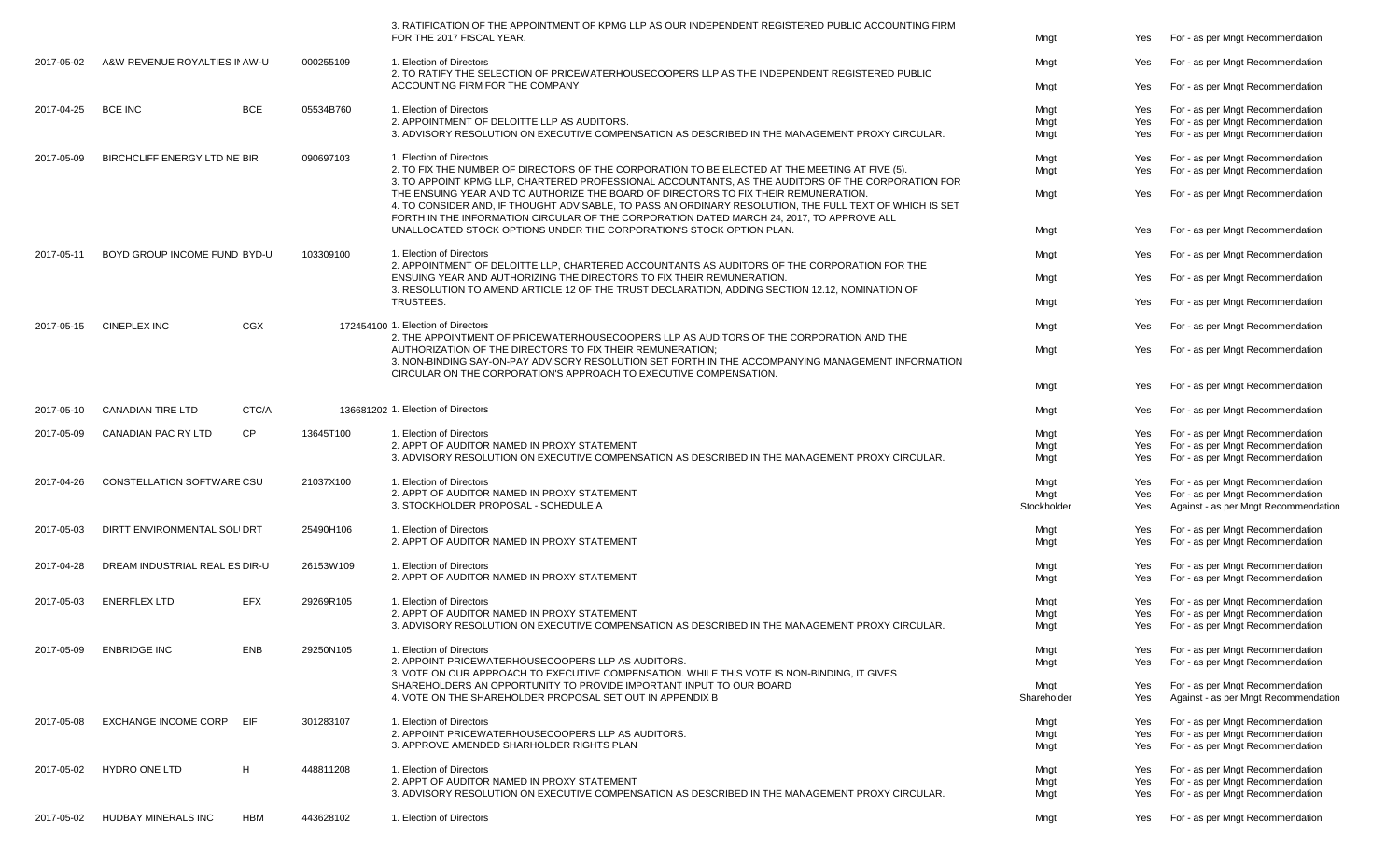|            |                              |              |           | 2. APPT OF AUDITOR NAMED IN PROXY STATEMENT<br>3. ADVISORY RESOLUTION ON EXECUTIVE COMPENSATION AS DESCRIBED IN THE MANAGEMENT PROXY CIRCULAR.                                                                                                                                  | Mngt<br>Mngt | Yes<br>Yes | For - as per Mngt Recommendation<br>For - as per Mngt Recommendation |
|------------|------------------------------|--------------|-----------|---------------------------------------------------------------------------------------------------------------------------------------------------------------------------------------------------------------------------------------------------------------------------------|--------------|------------|----------------------------------------------------------------------|
| 2017-05-09 | LUCARA DIAMOND CORP          | <b>LUC</b>   | 54928Q108 | 1. Election of Directors                                                                                                                                                                                                                                                        | Mngt         | Yes        | For - as per Mngt Recommendation                                     |
|            |                              |              |           | 2. APPT OF AUDITOR NAMED IN PROXY STATEMENT                                                                                                                                                                                                                                     | Mngt         | Yes        | For - as per Mngt Recommendation                                     |
|            |                              |              |           | 3. ADVISORY RESOLUTION ON EXECUTIVE COMPENSATION AS DESCRIBED IN THE MANAGEMENT PROXY CIRCULAR.                                                                                                                                                                                 | Mngt         | Yes        | For - as per Mngt Recommendation                                     |
| 2017-05-02 | <b>LOBLAW COMPANIES LTD</b>  | $\mathbf{I}$ | 539481101 | 1. Election of Directors                                                                                                                                                                                                                                                        | Mngt         | Yes        | For - as per Mngt Recommendation                                     |
|            |                              |              |           | 2. APPOINTMENT OF KPMG LLP AS AUDITOR AND AUTHORIZATION OF THE DIRECTORS TO FIX THE AUDITOR'S<br>REMUNERATION.                                                                                                                                                                  | Mngt         | Yes        | For - as per Mngt Recommendation                                     |
| 2017-04-25 | MAPLE LEAF FOODS INC         | <b>MFI</b>   | 564905107 | 1. Election of Directors                                                                                                                                                                                                                                                        | Mngt         | Yes        | For - as per Mngt Recommendation                                     |
|            |                              |              |           | 2. APPT OF AUDITOR NAMED IN PROXY STATEMENT                                                                                                                                                                                                                                     | Mngt         | Yes        | For - as per Mngt Recommendation                                     |
|            |                              |              |           | 3. ADVISORY RESOLUTION ON EXECUTIVE COMPENSATION AS DESCRIBED IN THE MANAGEMENT PROXY CIRCULAR.                                                                                                                                                                                 | Mngt         | Yes        | For - as per Mngt Recommendation                                     |
| 2017-05-02 | ONEX CORPORATION             | <b>ONEX</b>  | 68272K103 | 1. Election of Directors<br>2. APPOINTMENT OF KPMG LLP AS AUDITOR AND AUTHORIZATION OF THE DIRECTORS TO FIX THE AUDITOR'S                                                                                                                                                       | Mngt         | Yes        | For - as per Mngt Recommendation                                     |
|            |                              |              |           | REMUNERATION.                                                                                                                                                                                                                                                                   | Mngt         | Yes        | For - as per Mngt Recommendation                                     |
| 2017-04-21 | PRAIRIESKY ROYALTY LTD       | <b>PSK</b>   | 739721108 | 1. Election of Directors                                                                                                                                                                                                                                                        | Mngt         | Yes        | For - as per Mngt Recommendation                                     |
|            |                              |              |           | 2. APPOINTMENT OF KPMG LLP, CHARTERED PROFESSIONAL ACCOUNTANTS AS AUDITORS OF THE COMPANY FOR THE                                                                                                                                                                               |              |            |                                                                      |
|            |                              |              |           | ENSUING YEAR AND AUTHORIZING THE DIRECTORS TO FIX THEIR REMUNERATION.<br>3. TO CONSIDER AND IF DEEMED ADVISABLE, TO PASS AN ORDINARY RESOLUTION, THE FULL TEXT OF WHICH IS SET<br>FORTH IN THE INFORMATION CIRCULAR AND PROXY STATEMENT OF THE COMPANY DATED MARCH 9, 2017 (THE | Mngt         | Yes        | For - as per Mngt Recommendation                                     |
|            |                              |              |           | "INFORMATION CIRCULAR") APPROVING THE UNALLOCATED OPTIONS UNDER THE COMPANY'S STOCK OPTION PLAN.                                                                                                                                                                                | Mngt         | Yes        | For - as per Mngt Recommendation                                     |
|            |                              |              |           | 4. TO CONSIDER A NON-BINDING ADVISORY RESOLUTION, THE FULL TEXT OF WHICH IS SET FORTH IN THE INFORMATION<br>CIRCULAR, APPROVING THE COMPANY'S APPROACH TO EXECUTIVE COMPENSATION.                                                                                               | Mngt         | Yes        | For - as per Mngt Recommendation                                     |
| 2017-05-10 | PREMIUM BRANDS HOLDING PBH   |              | 74061A108 | 1. Election of Directors                                                                                                                                                                                                                                                        | Mngt         | Yes        | For - as per Mngt Recommendation                                     |
|            |                              |              |           | 2. APPT OF AUDITOR NAMED IN PROXY STATEMENT                                                                                                                                                                                                                                     | Mngt         | Yes        | For - as per Mngt Recommendation                                     |
|            |                              |              |           | 3. ADVISORY RESOLUTION ON EXECUTIVE COMPENSATION AS DESCRIBED IN THE MANAGEMENT PROXY CIRCULAR.                                                                                                                                                                                 | Mngt         | Yes        | For - as per Mngt Recommendation                                     |
|            |                              |              |           | 4. SET DIRECTORS TO SIX                                                                                                                                                                                                                                                         | Mngt         | Yes        | For - as per Mngt Recommendation                                     |
| 2017-05-05 | RAGING RIVER EXPLORATION RRX |              | 750649105 | 1. Election of Directors                                                                                                                                                                                                                                                        | Mngt         | Yes        | For - as per Mngt Recommendation                                     |
|            |                              |              |           | 2. APPT OF AUDITOR NAMED IN PROXY STATEMENT                                                                                                                                                                                                                                     | Mngt         | Yes        | For - as per Mngt Recommendation                                     |
|            |                              |              |           | 3. SET DIRECTORS TO SIX                                                                                                                                                                                                                                                         | Mngt         | Yes        | For - as per Mngt Recommendation                                     |
| 2017-04-25 | SUNCOR ENERGY INC            | SU           | 867224107 | 1. Election of Directors                                                                                                                                                                                                                                                        | Mngt         | Yes        | For - as per Mngt Recommendation                                     |
|            |                              |              |           | 2. APPT OF AUDITOR NAMED IN PROXY STATEMENT                                                                                                                                                                                                                                     | Mngt         | Yes        | For - as per Mngt Recommendation                                     |
|            |                              |              |           | 3. ADVISORY RESOLUTION ON EXECUTIVE COMPENSATION AS DESCRIBED IN THE MANAGEMENT PROXY CIRCULAR.                                                                                                                                                                                 | Mngt         | Yes        | For - as per Mngt Recommendation                                     |
|            |                              |              |           | 4. APPROVE TO INCREASE NUMBER OF COMMON SHARES BY 25,000,000                                                                                                                                                                                                                    | Mngt         | Yes        | For - as per Mngt Recommendation                                     |
| 2017-05-11 | SAVARIA CORP                 | <b>SIS</b>   | 805112109 | 1. Election of Directors                                                                                                                                                                                                                                                        | Mngt         | Yes        | For - as per Mngt Recommendation                                     |
|            |                              |              |           | 2. APPT OF AUDITOR NAMED IN PROXY STATEMENT                                                                                                                                                                                                                                     | Mngt         | Yes        | For - as per Mngt Recommendation                                     |
|            |                              |              |           | 3. ADVISORY RESOLUTION ON EXECUTIVE COMPENSATION AS DESCRIBED IN THE MANAGEMENT PROXY CIRCULAR.                                                                                                                                                                                 | Mngt         | Yes        | For - as per Mngt Recommendation                                     |
| 2017-05-10 | SLEEP COUNTRY CANADA H(ZZZ   |              | 83125J104 | 1. Election of Directors                                                                                                                                                                                                                                                        | Mngt         | Yes        | For - as per Mngt Recommendation                                     |
|            |                              |              |           | 2. APPOINT PRICEWATERHOUSECOOPERS LLP AS AUDITORS.                                                                                                                                                                                                                              | Mngt         | Yes        | For - as per Mngt Recommendation                                     |
| 2017-04-18 | <b>TRANSALTA CORP</b>        | TA           | 89346D107 | 1. Election of Directors                                                                                                                                                                                                                                                        | Mngt         | Yes        | For - as per Mngt Recommendation                                     |
|            |                              |              |           | 2. RATIFICATION OF THE APPOINTMENT OF ERNST & YOUNG LLP AS INDEPENDENT AUDITORS                                                                                                                                                                                                 | Mngt         | Yes        | For - as per Mngt Recommendation                                     |
|            |                              |              |           | 3. ADVISORY RESOLUTION ON EXECUTIVE COMPENSATION AS DESCRIBED IN THE MANAGEMENT PROXY CIRCULAR                                                                                                                                                                                  | Mngt         | Yes        | For - as per Mngt Recommendation                                     |
| 2017-03-20 | TRANSCANADA CORP             | <b>TRP</b>   | 89353D107 | 1. Election of Directors                                                                                                                                                                                                                                                        | Mngt         | Yes        | For - as per Mngt Recommendation                                     |
|            |                              |              |           | 2. RATIFICATION OF THE APPOINTMENT OF KPMG LLP AS INDEPENDENT AUDITORS                                                                                                                                                                                                          | Mngt         | Yes        | For - as per Mngt Recommendation                                     |
|            |                              |              |           | 3. ADVISORY RESOLUTION ON EXECUTIVE COMPENSATION AS DESCRIBED IN THE MANAGEMENT PROXY CIRCULAR.                                                                                                                                                                                 | Mngt         | Yes        | For - as per Mngt Recommendation                                     |
| 2017-03-20 | WSP GLOBAL INC               | <b>WSP</b>   | 92938W202 | 1. Election of Directors                                                                                                                                                                                                                                                        |              | Yes        | For - as per Mngt Recommendation                                     |
|            |                              |              |           | 2. APPOINT PRICEWATERHOUSECOOPERS LLP AS AUDITORS.                                                                                                                                                                                                                              | Mngt<br>Mngt | Yes        | For - as per Mngt Recommendation                                     |
|            |                              |              |           | 3. ADVISORY RESOLUTION ON EXECUTIVE COMPENSATION AS DESCRIBED IN THE MANAGEMENT PROXY CIRCULAR.                                                                                                                                                                                 | Mngt         | Yes        | For - as per Mngt Recommendation                                     |
| 2017-03-23 | LITHIUM AMERICAS CORP        | LAC          | 53680Q108 | 1. ISSUE 50,000,000 COMMON SHARES AT A PRICE OF C\$0.85 THROUGH A PRIVATE PLACEMENT                                                                                                                                                                                             | Mngt         | Yes        | For - as per Mngt Recommendation                                     |
| 2017-04-04 | <b>BANK MONTREAL QUE</b>     | <b>BMO</b>   | 063671101 | 1. Election of Directors                                                                                                                                                                                                                                                        | Mngt         | Yes        | For - as per Mngt Recommendation                                     |
|            |                              |              |           | 2. APPOINT PRICEWATERHOUSECOOPERS LLP AS AUDITORS.                                                                                                                                                                                                                              | Mngt         | Yes        | For - as per Mngt Recommendation                                     |
|            |                              |              |           | 3. ADVISORY RESOLUTION ON EXECUTIVE COMPENSATION AS DESCRIBED IN THE MANAGEMENT PROXY CIRCULAR.                                                                                                                                                                                 | Mngt         | Yes        | For - as per Mngt Recommendation                                     |
|            |                              |              |           | 4. CHANGES TO COMPENSATION FOR EURO STAFF                                                                                                                                                                                                                                       | Mngt         | Yes        | For - as per Mngt Recommendation                                     |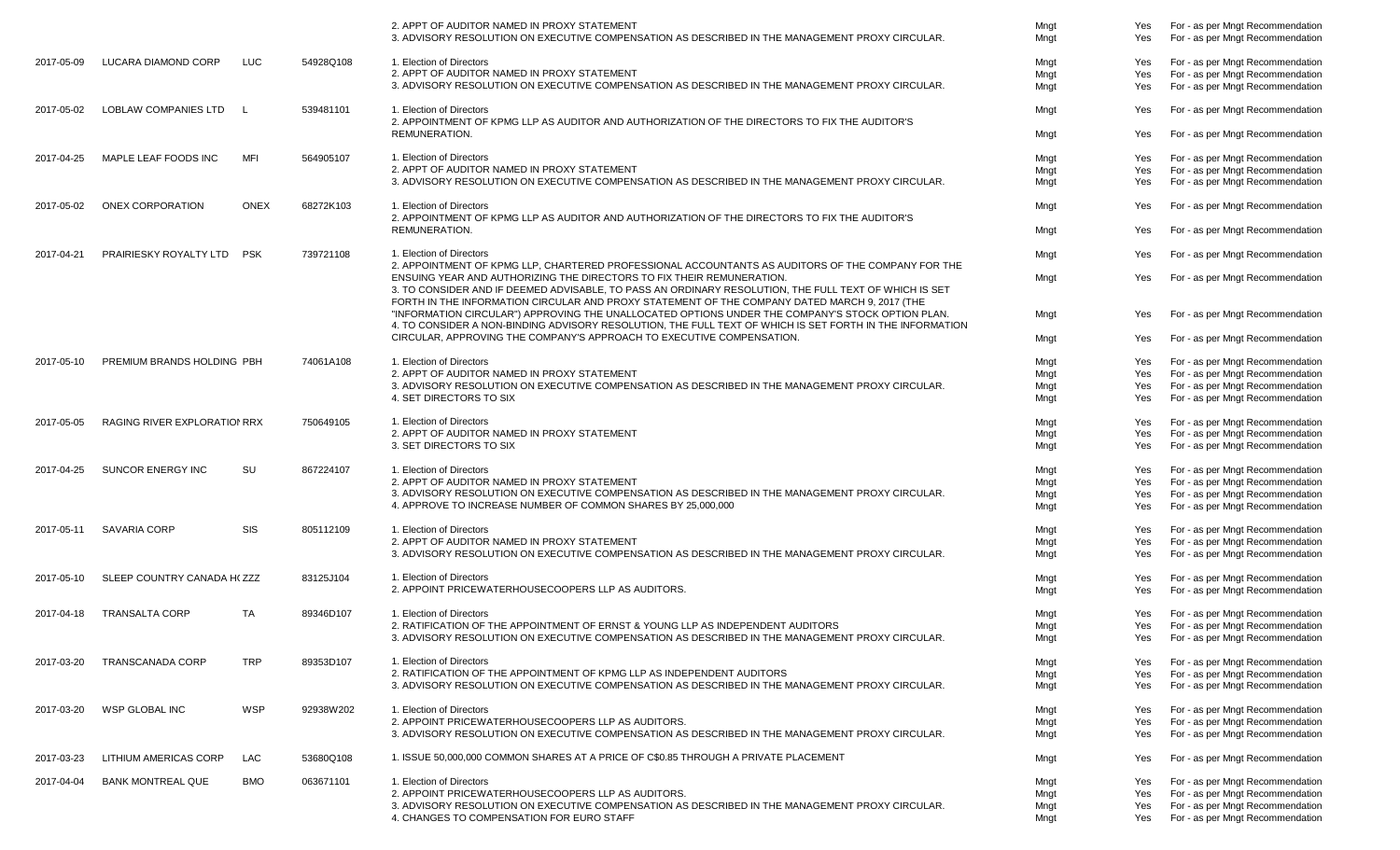| 15-Dec-16  | <b>DHX</b> Media                 | DHX.B       |           | 252406707 1. Election of Directors<br>2. TO RE-APPOINT PRICEWATERHOUSECOOPERS LLP AS AUDITORS OF THE CORPORATION FOR THE ENSUING YEAR                                                                                                                                                                                                                                                                    | Mngt        | Yes        | For - as per Mngt Recommendation       |
|------------|----------------------------------|-------------|-----------|----------------------------------------------------------------------------------------------------------------------------------------------------------------------------------------------------------------------------------------------------------------------------------------------------------------------------------------------------------------------------------------------------------|-------------|------------|----------------------------------------|
|            |                                  |             |           | AND AUTHORIZE THE BOARD OF DIRECTORS TO FIX THE AUDITORS' REMUNERATION.                                                                                                                                                                                                                                                                                                                                  | Mngt        | Yes        | For - as per Mngt Recommendation       |
|            |                                  |             |           | 3. TO APPROVE THE RESOLUTION SET FORTH IN APPENDIX A                                                                                                                                                                                                                                                                                                                                                     | Mngt        | Yes        | For - as per Mngt Recommendation       |
| 2017-04-24 | HONEYWELL INTERNATIONAL HON      |             |           | 438516106 1. Election of Directors                                                                                                                                                                                                                                                                                                                                                                       | Mngt        | Yes        | For - as per Mngt Recommendation       |
|            |                                  |             |           | 2. APPROVAL OF INDEPENDENT ACCOUNTANTS.                                                                                                                                                                                                                                                                                                                                                                  | Mngt        | Yes        | For - as per Mngt Recommendation       |
|            |                                  |             |           | 3. ADVISORY VOTE TO APPROVE EXECUTIVE COMPENSATION                                                                                                                                                                                                                                                                                                                                                       | Mngt        | Yes        | For - as per Mngt Recommendation       |
|            |                                  |             |           | 4. ADVISORY VOTE ON FREQUENCY OF FUTURE ADVISORY VOTES ON EXECUTIVE COMPENSATION.                                                                                                                                                                                                                                                                                                                        | Mngt        | <b>Yes</b> | For 1 Year- as per Mngt Recommendation |
|            |                                  |             |           | 6. INDEPENDENT BOARD CHAIRMAN.                                                                                                                                                                                                                                                                                                                                                                           | Shareholder | Yes        | Against - as per Mngt Recommendation   |
|            |                                  |             |           | 8. POLITICAL LOBBYING AND CONTRIBUTIONS.                                                                                                                                                                                                                                                                                                                                                                 | Shareholder | Yes        | Against - as per Mngt Recommendation   |
| 2017-03-03 | <b>IMVESCOR RESTAURANT GRIRG</b> |             | 45323P109 | 1. Election of Directors                                                                                                                                                                                                                                                                                                                                                                                 | Mngt        | Yes        | For - as per Mngt Recommendation       |
|            |                                  |             |           | 2. RATIFICATION OF THE APPOINTMENT OF KPMG LLP AS INDEPENDENT AUDITORS                                                                                                                                                                                                                                                                                                                                   | Mngt        | Yes        | For - as per Mngt Recommendation       |
| 2016-12-13 | PREMIUM BRANDS HOLDING PBH       |             | 74061A108 | 1. Election of Directors                                                                                                                                                                                                                                                                                                                                                                                 | Mngt        | Yes        | For - as per Mngt Recommendation       |
|            |                                  |             |           | 2. APPT OF AUDITOR NAMED IN PROXY STATEMENT                                                                                                                                                                                                                                                                                                                                                              | Mngt        | <b>Yes</b> | For - as per Mngt Recommendation       |
|            |                                  |             |           | 3. ADVISORY RESOLUTION ON EXECUTIVE COMPENSATION AS DESCRIBED IN THE MANAGEMENT PROXY CIRCULAR.                                                                                                                                                                                                                                                                                                          | Mngt        | Yes        | For - as per Mngt Recommendation       |
|            |                                  |             |           | 4. SET DIRECTORS TO SEVEN                                                                                                                                                                                                                                                                                                                                                                                | Mngt        | Yes        | For - as per Mngt Recommendation       |
|            |                                  |             |           | 5. TO REDUCE THE STATED CAPITAL ACCT OF COMMON SHARES BY \$26,047,407                                                                                                                                                                                                                                                                                                                                    | Mngt        | Yes        | For - as per Mngt Recommendation       |
| 2016-09-23 | OPEN TEXT CORP                   | <b>OTEX</b> | 683715106 | 1. Election of Directors                                                                                                                                                                                                                                                                                                                                                                                 | Mngt        | Yes        | For - as per Mngt Recommendation       |
|            |                                  |             |           | 2. RE-APPOINT KPMG LLP, CHARTERED ACCOUNTANTS, AS INDEPENDENT AUDITORS FOR THE COMPANY.<br>3. THE SPECIAL RESOLUTION AUTHORIZING AN AMENDMENT TO THE COMPANY'S ARTICLES, THE FULL TEXT OF WHICH<br>IS ATTACHED AS SCHEDULE "A" TO THE COMPANY'S MANAGEMENT PROXY CIRCULAR (THE "CIRCULAR"), WITH OR<br>WITHOUT VARIATION. TO CHANGE THE NUMBER OF COMMON SHARES OF THE COMPANY, AS MORE DESCRIBED IN THE | Mnat        | Yes        | For - as per Mngt Recommendation       |
|            |                                  |             |           | CIRCULAR.<br>4. THE AMENDED AND RESTATED SHAREHOLDER RIGHTS PLAN RESOLUTION. THE FULL TEXT OF WHICH IS ATTACHED<br>AS SCHEDULE "B" TO THE CIRCULAR, WITH OR WITHOUT VARIATION, TO CONTINUE, AMEND AND RESTATE THE                                                                                                                                                                                        | Mngt        | Yes        | For - as per Mngt Recommendation       |
|            |                                  |             |           | COMPANY'S SHAREHOLDER RIGHTS PLAN. AS MORE PARTICULARLY DESCRIBED IN THE CIRCULAR.<br>5. THE 2004 STOCK OPTION PLAN RESOLUTION. THE FULL TEXT OF WHICH IS ATTACHED AS SCHEDULE "D" TO THE<br>CIRCULAR, WITH OR WITHOUT VARIATION. TO APPROVE THE AMENDMENT TO THE COMPANY'S 2004 STOCK OPTION<br>PLAN TO RESERVE FOR ISSUANCE AN ADDITIONAL 4,000,000 COMMON SHARES UNDER SUCH PLAN, AS MORE             | Mngt        | Yes        | For - as per Mngt Recommendation       |
|            |                                  |             |           | PARTICULARLY DESCRIBED IN THE CIRCULAR.                                                                                                                                                                                                                                                                                                                                                                  | Mngt        | Yes        | For - as per Mngt Recommendation       |
| 2017-04-04 | ROYAL BK CDA                     | <b>RY</b>   | 780087102 | 1. Election of Directors                                                                                                                                                                                                                                                                                                                                                                                 | Mngt        | Yes        | For - as per Mngt Recommendation       |
|            |                                  |             |           | 2. APPT OF AUDITOR NAMED IN PROXY STATEMENT                                                                                                                                                                                                                                                                                                                                                              | Mngt        | Yes        | For - as per Mngt Recommendation       |
|            |                                  |             |           | 3. ADVISORY RESOLUTION ON EXECUTIVE COMPENSATION AS DESCRIBED IN THE MANAGEMENT PROXY CIRCULAR.                                                                                                                                                                                                                                                                                                          | Mngt        | Yes        | For - as per Mngt Recommendation       |
|            |                                  |             |           | 4. SHAREHOLDER PROPOSAL 1                                                                                                                                                                                                                                                                                                                                                                                | Shareholder | Yes        | Against - as per Mngt Recommendation   |
|            |                                  |             |           | 5. SHAREHOLDER PROPOSAL 2                                                                                                                                                                                                                                                                                                                                                                                | Shareholder | Yes        | Against - as per Mngt Recommendation   |
|            |                                  |             |           | 6. SHAREHOLDER PROPOSAL 3                                                                                                                                                                                                                                                                                                                                                                                | Shareholder | Yes        | Against - as per Mngt Recommendation   |
|            |                                  |             |           | 7. SHAREHOLDER PROPOSAL 4                                                                                                                                                                                                                                                                                                                                                                                | Shareholder | Yes        | Against - as per Mngt Recommendation   |
|            |                                  |             |           | 8. SHAREHOLDER PROPOSAL 5                                                                                                                                                                                                                                                                                                                                                                                | Shareholder | Yes        | Against - as per Mngt Recommendation   |
|            |                                  |             |           | 9. SHAREHOLDER PROPOSAL 6                                                                                                                                                                                                                                                                                                                                                                                | Shareholder | Yes        | Against - as per Mngt Recommendation   |
|            |                                  |             |           | 10. SHAREHOLDER PROPOSAL 7                                                                                                                                                                                                                                                                                                                                                                               | Shareholder | Yes        | Against - as per Mngt Recommendation   |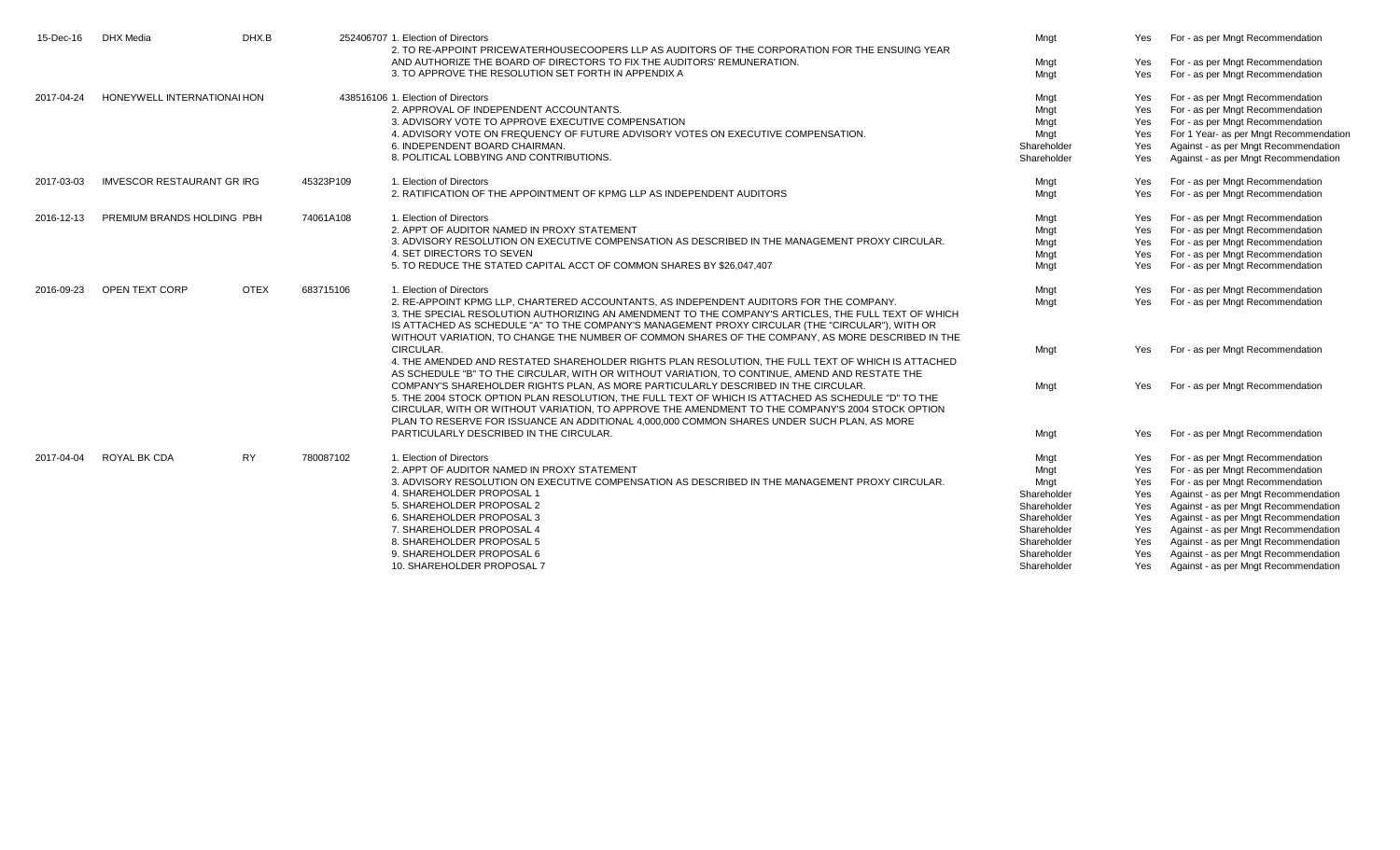## **Exemplar Performance Fund**

| <b>Date</b> | <b>Name of Issuer</b>             | <b>Ticker</b> | Cusip     | <b>Identification of Voting Matter</b>                                                                                                                                                                   | <b>Matters Proposed By</b> | <b>Voted</b> | Vote                                 |
|-------------|-----------------------------------|---------------|-----------|----------------------------------------------------------------------------------------------------------------------------------------------------------------------------------------------------------|----------------------------|--------------|--------------------------------------|
|             |                                   |               |           |                                                                                                                                                                                                          | Issuer/Mngt/another person |              |                                      |
|             |                                   |               |           |                                                                                                                                                                                                          | or company                 | Yes/No       | <b>For/Against</b>                   |
| 2017-05-02  | A&W REVENUE ROYALTIES IN AW-U     |               | 000255109 | 1. Election of Directors<br>2. TO RATIFY THE SELECTION OF PRICEWATERHOUSECOOPERS<br>LLP AS THE INDEPENDENT REGISTERED PUBLIC ACCOUNTING                                                                  | Mngt                       | Yes          | For - as per Mngt Recommendation     |
|             |                                   |               |           | FIRM FOR THE COMPANY                                                                                                                                                                                     | Mngt                       | Yes          | For - as per Mngt Recommendation     |
| 2017-04-25  | <b>BCE INC</b>                    | <b>BCE</b>    | 05534B760 | 1. Election of Directors                                                                                                                                                                                 | Mngt                       | Yes          | For - as per Mngt Recommendation     |
|             |                                   |               |           | 2. APPOINTMENT OF DELOITTE LLP AS AUDITORS.                                                                                                                                                              | Mngt                       | Yes          | For - as per Mngt Recommendation     |
|             |                                   |               |           | 3. ADVISORY RESOLUTION ON EXECUTIVE COMPENSATION AS                                                                                                                                                      |                            |              |                                      |
|             |                                   |               |           | DESCRIBED IN THE MANAGEMENT PROXY CIRCULAR.                                                                                                                                                              | Mngt                       | Yes          | For - as per Mngt Recommendation     |
| 2017-05-11  | BOYD GROUP INCOME FUND BYD-U      |               | 103309100 | 1. Election of Directors<br>2. APPOINTMENT OF DELOITTE LLP, CHARTERED ACCOUNTANTS                                                                                                                        | Mngt                       | Yes          | For - as per Mngt Recommendation     |
|             |                                   |               |           | AS AUDITORS OF THE CORPORATION FOR THE ENSUING YEAR<br>AND AUTHORIZING THE DIRECTORS TO FIX THEIR REMUNERATION.<br>3. RESOLUTION TO AMEND ARTICLE 12 OF THE TRUST                                        | Mngt                       | Yes          | For - as per Mngt Recommendation     |
|             |                                   |               |           | DECLARATION, ADDING SECTION 12.12, NOMINATION OF<br>TRUSTEES.                                                                                                                                            | Mngt                       | Yes          | For - as per Mngt Recommendation     |
|             |                                   |               |           |                                                                                                                                                                                                          |                            |              |                                      |
| 2017-05-15  | <b>CINEPLEX INC</b>               | CGX           |           | 172454100 1. Election of Directors<br>2. THE APPOINTMENT OF PRICEWATERHOUSECOOPERS LLP AS                                                                                                                | Mngt                       | Yes          | For - as per Mngt Recommendation     |
|             |                                   |               |           | AUDITORS OF THE CORPORATION AND THE AUTHORIZATION OF                                                                                                                                                     |                            | Yes          |                                      |
|             |                                   |               |           | THE DIRECTORS TO FIX THEIR REMUNERATION;<br>3. NON-BINDING SAY-ON-PAY ADVISORY RESOLUTION SET FORTH<br>IN THE ACCOMPANYING MANAGEMENT INFORMATION CIRCULAR<br>ON THE CORPORATION'S APPROACH TO EXECUTIVE | Mngt                       |              | For - as per Mngt Recommendation     |
|             |                                   |               |           | COMPENSATION.                                                                                                                                                                                            | Mngt                       | Yes          | For - as per Mngt Recommendation     |
| 2017-05-10  | <b>CANADIAN TIRE LTD</b>          | CTC/A         |           | 136681202 1. Election of Directors                                                                                                                                                                       | Mngt                       | Yes          | For - as per Mngt Recommendation     |
| 2017-05-09  | <b>CANADIAN PAC RY LTD</b>        | <b>CP</b>     | 13645T100 | 1. Election of Directors                                                                                                                                                                                 | Mngt                       | Yes          | For - as per Mngt Recommendation     |
|             |                                   |               |           | 2. APPT OF AUDITOR NAMED IN PROXY STATEMENT                                                                                                                                                              | Mngt                       | Yes          | For - as per Mngt Recommendation     |
|             |                                   |               |           | 3. ADVISORY RESOLUTION ON EXECUTIVE COMPENSATION AS                                                                                                                                                      |                            |              |                                      |
|             |                                   |               |           | DESCRIBED IN THE MANAGEMENT PROXY CIRCULAR.                                                                                                                                                              | Mngt                       | Yes          | For - as per Mngt Recommendation     |
| 2017-04-26  | <b>CONSTELLATION SOFTWARE CSU</b> |               | 21037X100 | 1. Election of Directors                                                                                                                                                                                 | Mngt                       | Yes          | For - as per Mngt Recommendation     |
|             |                                   |               |           | 2. APPT OF AUDITOR NAMED IN PROXY STATEMENT                                                                                                                                                              | Mngt                       | Yes          | For - as per Mngt Recommendation     |
|             |                                   |               |           | 3. STOCKHOLDER PROPOSAL - SCHEDULE A                                                                                                                                                                     | Stockholder                | Yes          | Against - as per Mngt Recommendation |
| 2017-05-03  | <b>ENERFLEX LTD</b>               | <b>EFX</b>    | 29269R105 | 1. Election of Directors                                                                                                                                                                                 | Mngt                       | Yes          | For - as per Mngt Recommendation     |
|             |                                   |               |           | 2. APPT OF AUDITOR NAMED IN PROXY STATEMENT<br>3. ADVISORY RESOLUTION ON EXECUTIVE COMPENSATION AS                                                                                                       | Mngt                       | Yes          | For - as per Mngt Recommendation     |
|             |                                   |               |           | DESCRIBED IN THE MANAGEMENT PROXY CIRCULAR.                                                                                                                                                              | Mngt                       | Yes          | For - as per Mngt Recommendation     |
| 2017-05-08  | <b>EXCHANGE INCOME CORP</b>       | EIF           | 301283107 | 1. Election of Directors                                                                                                                                                                                 | Mngt                       | Yes          | For - as per Mngt Recommendation     |
|             |                                   |               |           | 2. APPOINT PRICEWATERHOUSECOOPERS LLP AS AUDITORS.                                                                                                                                                       | Mngt                       | Yes          | For - as per Mngt Recommendation     |
|             |                                   |               |           | 3. APPROVE AMENDED SHARHOLDER RIGHTS PLAN                                                                                                                                                                | Mngt                       | Yes          | For - as per Mngt Recommendation     |
| 2017-05-02  | HUDBAY MINERALS INC               | <b>HBM</b>    | 443628102 | 1. Election of Directors                                                                                                                                                                                 | Mngt                       | Yes          | For - as per Mngt Recommendation     |
|             |                                   |               |           | 2. APPT OF AUDITOR NAMED IN PROXY STATEMENT                                                                                                                                                              | Mngt                       | Yes          | For - as per Mngt Recommendation     |
|             |                                   |               |           | 3. ADVISORY RESOLUTION ON EXECUTIVE COMPENSATION AS                                                                                                                                                      |                            |              |                                      |
|             |                                   |               |           | DESCRIBED IN THE MANAGEMENT PROXY CIRCULAR.                                                                                                                                                              | Mngt                       | Yes          | For - as per Mngt Recommendation     |
| 2017-05-09  | LUCARA DIAMOND CORP               | LUC           | 54928Q108 | 1. Election of Directors                                                                                                                                                                                 | Mngt                       | Yes          | For - as per Mngt Recommendation     |
|             |                                   |               |           | 2. APPT OF AUDITOR NAMED IN PROXY STATEMENT                                                                                                                                                              | Mngt                       | Yes          | For - as per Mngt Recommendation     |
|             |                                   |               |           | 3. ADVISORY RESOLUTION ON EXECUTIVE COMPENSATION AS                                                                                                                                                      |                            |              |                                      |
|             |                                   |               |           | DESCRIBED IN THE MANAGEMENT PROXY CIRCULAR.                                                                                                                                                              | Mngt                       | Yes          | For - as per Mngt Recommendation     |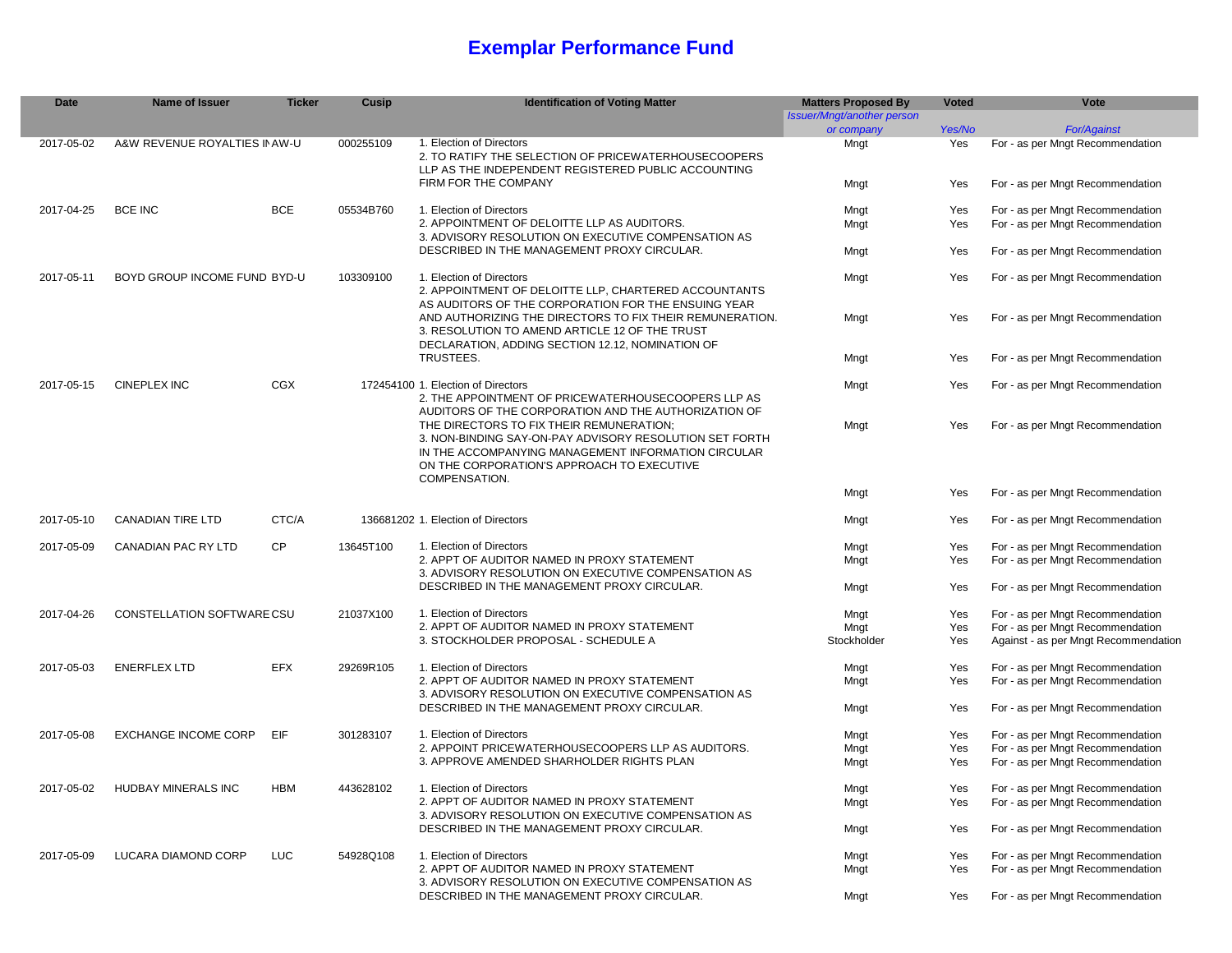| 2017-05-02 | <b>LOBLAW COMPANIES LTD</b> | L           | 539481101 | 1. Election of Directors<br>2. APPOINTMENT OF KPMG LLP AS AUDITOR AND AUTHORIZATION<br>OF THE DIRECTORS TO FIX THE AUDITOR'S REMUNERATION. | Mngt<br>Mngt | Yes<br>Yes | For - as per Mngt Recommendation<br>For - as per Mngt Recommendation |
|------------|-----------------------------|-------------|-----------|--------------------------------------------------------------------------------------------------------------------------------------------|--------------|------------|----------------------------------------------------------------------|
| 2017-04-25 | MAPLE LEAF FOODS INC        | <b>MFI</b>  | 564905107 | 1. Election of Directors                                                                                                                   | Mngt         | Yes        | For - as per Mngt Recommendation                                     |
|            |                             |             |           | 2. APPT OF AUDITOR NAMED IN PROXY STATEMENT<br>3. ADVISORY RESOLUTION ON EXECUTIVE COMPENSATION AS                                         | Mngt         | Yes        | For - as per Mngt Recommendation                                     |
|            |                             |             |           | DESCRIBED IN THE MANAGEMENT PROXY CIRCULAR.                                                                                                | Mngt         | Yes        | For - as per Mngt Recommendation                                     |
| 2017-05-02 | ONEX CORPORATION            | <b>ONEX</b> | 68272K103 | 1. Election of Directors<br>2. APPOINTMENT OF KPMG LLP AS AUDITOR AND AUTHORIZATION                                                        | Mngt         | Yes        | For - as per Mngt Recommendation                                     |
|            |                             |             |           | OF THE DIRECTORS TO FIX THE AUDITOR'S REMUNERATION.                                                                                        | Mngt         | Yes        | For - as per Mngt Recommendation                                     |
| 2017-05-10 | PREMIUM BRANDS HOLDING PBH  |             | 74061A108 | 1. Election of Directors                                                                                                                   | Mngt         | Yes        | For - as per Mngt Recommendation                                     |
|            |                             |             |           | 2. APPT OF AUDITOR NAMED IN PROXY STATEMENT<br>3. ADVISORY RESOLUTION ON EXECUTIVE COMPENSATION AS                                         | Mngt         | Yes        | For - as per Mngt Recommendation                                     |
|            |                             |             |           | DESCRIBED IN THE MANAGEMENT PROXY CIRCULAR.                                                                                                | Mngt         | Yes        | For - as per Mngt Recommendation                                     |
|            |                             |             |           | 4. SET DIRECTORS TO SIX                                                                                                                    | Mngt         | Yes        | For - as per Mngt Recommendation                                     |
| 2017-05-11 | <b>SAVARIA CORP</b>         | <b>SIS</b>  | 805112109 | 1. Election of Directors                                                                                                                   | Mngt         | Yes        | For - as per Mngt Recommendation                                     |
|            |                             |             |           | 2. APPT OF AUDITOR NAMED IN PROXY STATEMENT                                                                                                | Mngt         | Yes        | For - as per Mngt Recommendation                                     |
|            |                             |             |           | 3. ADVISORY RESOLUTION ON EXECUTIVE COMPENSATION AS<br>DESCRIBED IN THE MANAGEMENT PROXY CIRCULAR.                                         | Mngt         | Yes        | For - as per Mngt Recommendation                                     |
|            |                             |             |           |                                                                                                                                            |              |            |                                                                      |
| 2017-05-10 | SLEEP COUNTRY CANADA H(ZZZ  |             | 83125J104 | 1. Election of Directors                                                                                                                   | Mngt         | Yes        | For - as per Mngt Recommendation                                     |
|            |                             |             |           | 2. APPOINT PRICEWATERHOUSECOOPERS LLP AS AUDITORS.                                                                                         | Mngt         | Yes        | For - as per Mngt Recommendation                                     |
| 2017-04-18 | <b>TRANSALTA CORP</b>       | <b>TA</b>   | 89346D107 | 1. Election of Directors                                                                                                                   | Mngt         | Yes        | For - as per Mngt Recommendation                                     |
|            |                             |             |           | 2. RATIFICATION OF THE APPOINTMENT OF ERNST & YOUNG LLP<br>AS INDEPENDENT AUDITORS                                                         | Mngt         | Yes        | For - as per Mngt Recommendation                                     |
|            |                             |             |           | 3. ADVISORY RESOLUTION ON EXECUTIVE COMPENSATION AS<br>DESCRIBED IN THE MANAGEMENT PROXY CIRCULAR.                                         |              | Yes        | For - as per Mngt Recommendation                                     |
|            |                             |             |           |                                                                                                                                            | Mngt         |            |                                                                      |
| 2017-03-20 | <b>TRANSCANADA CORP</b>     | <b>TRP</b>  | 89353D107 | 1. Election of Directors<br>2. RATIFICATION OF THE APPOINTMENT OF KPMG LLP AS                                                              | Mngt         | Yes        | For - as per Mngt Recommendation                                     |
|            |                             |             |           | <b>INDEPENDENT AUDITORS</b>                                                                                                                | Mngt         | Yes        | For - as per Mngt Recommendation                                     |
|            |                             |             |           | 3. ADVISORY RESOLUTION ON EXECUTIVE COMPENSATION AS<br>DESCRIBED IN THE MANAGEMENT PROXY CIRCULAR.                                         | Mngt         | Yes        | For - as per Mngt Recommendation                                     |
|            |                             |             |           |                                                                                                                                            |              |            |                                                                      |
| 2017-03-20 | WSP GLOBAL INC              | <b>WSP</b>  | 92938W202 | 1. Election of Directors                                                                                                                   | Mngt         | Yes        | For - as per Mngt Recommendation                                     |
|            |                             |             |           | 2. APPOINT PRICEWATERHOUSECOOPERS LLP AS AUDITORS.<br>3. ADVISORY RESOLUTION ON EXECUTIVE COMPENSATION AS                                  | Mngt         | Yes        | For - as per Mngt Recommendation                                     |
|            |                             |             |           | DESCRIBED IN THE MANAGEMENT PROXY CIRCULAR.                                                                                                | Mngt         | Yes        | For - as per Mngt Recommendation                                     |
| 2017-05-23 | AMAZON.COM INC              | AMZN        | 023135106 | 1. Election of Directors                                                                                                                   | Mngt         | Yes        | For - as per Mngt Recommendation                                     |
|            |                             |             |           | 2. RATIFICATION OF THE APPOINTMENT OF ERNST & YOUNG LLP                                                                                    |              |            |                                                                      |
|            |                             |             |           | AS INDEPENDENT AUDITORS<br>3. ADVISORY VOTE TO APPROVE EXECUTIVE COMPENSATION                                                              | Mngt         | Yes        | For - as per Mngt Recommendation                                     |
|            |                             |             |           | 4. ADVISORY VOTE ON THE FREQUENCY OF FUTURE ADVISORY                                                                                       | Mngt         | Yes        | For - as per Mngt Recommendation                                     |
|            |                             |             |           | VOTES ON EXECUTIVE COMPENSATION<br>5. APPROVAL OF THE COMPANY'S 1997 STOCK INCENTIVE PLAN,                                                 | Mngt         | Yes        | For - as per Mngt Recommendation                                     |
|            |                             |             |           | AS AMENDED AND RESTATED                                                                                                                    | Mngt         | Yes        | For - as per Mngt Recommendation                                     |
|            |                             |             |           | 6. SHAREHOLDER PROPOSAL REGARDING A REPORT ON USE OF<br>CRIMINAL BACKGROUND CHECKS IN HIRING DECISIONS                                     | Stockholder  | Yes        | Against - as per Mngt Recommendation                                 |
|            |                             |             |           | 7. SHAREHOLDER PROPOSAL REGARDING SUSTAINABILITY AS AN<br>EXECUTIVE COMPENSATION PERFORMANCE MEASURE                                       |              |            |                                                                      |
|            |                             |             |           | 8. SHAREHOLDER PROPOSAL REGARDING VOTE-COUNTING                                                                                            | Stockholder  | Yes        | Against - as per Mngt Recommendation                                 |
|            |                             |             |           | PRACTICES FOR SHAREHOLDER PROPOSALS                                                                                                        | Stockholder  | Yes        | Against - as per Mngt Recommendation                                 |
| 2017-05-12 | <b>ALBEMARLE CORP</b>       | ALB         | 012653101 | 1. Election of Directors                                                                                                                   | Mngt         | Yes        | For - as per Mngt Recommendation                                     |
|            |                             |             |           | 2. TO APPROVE THE NON-BINDING ADVISORY RESOLUTION<br>APPROVING THE FREQUENCY OF THE NON-BINDING                                            |              |            |                                                                      |
|            |                             |             |           | SHAREHOLDER VOTE ON EXECUTIVE COMPENSATION.<br>3. TO APPROVE THE NON-BINDING ADVISORY RESOLUTION                                           | Mngt         | Yes        | For 1 Year- as per Mngt Recommendation                               |
|            |                             |             |           | APPROVING THE COMPENSATION OF OUR NAMED EXECUTIVE                                                                                          |              |            |                                                                      |
|            |                             |             |           | OFFICERS.                                                                                                                                  | Mngt         | Yes        | For - as per Mngt Recommendation                                     |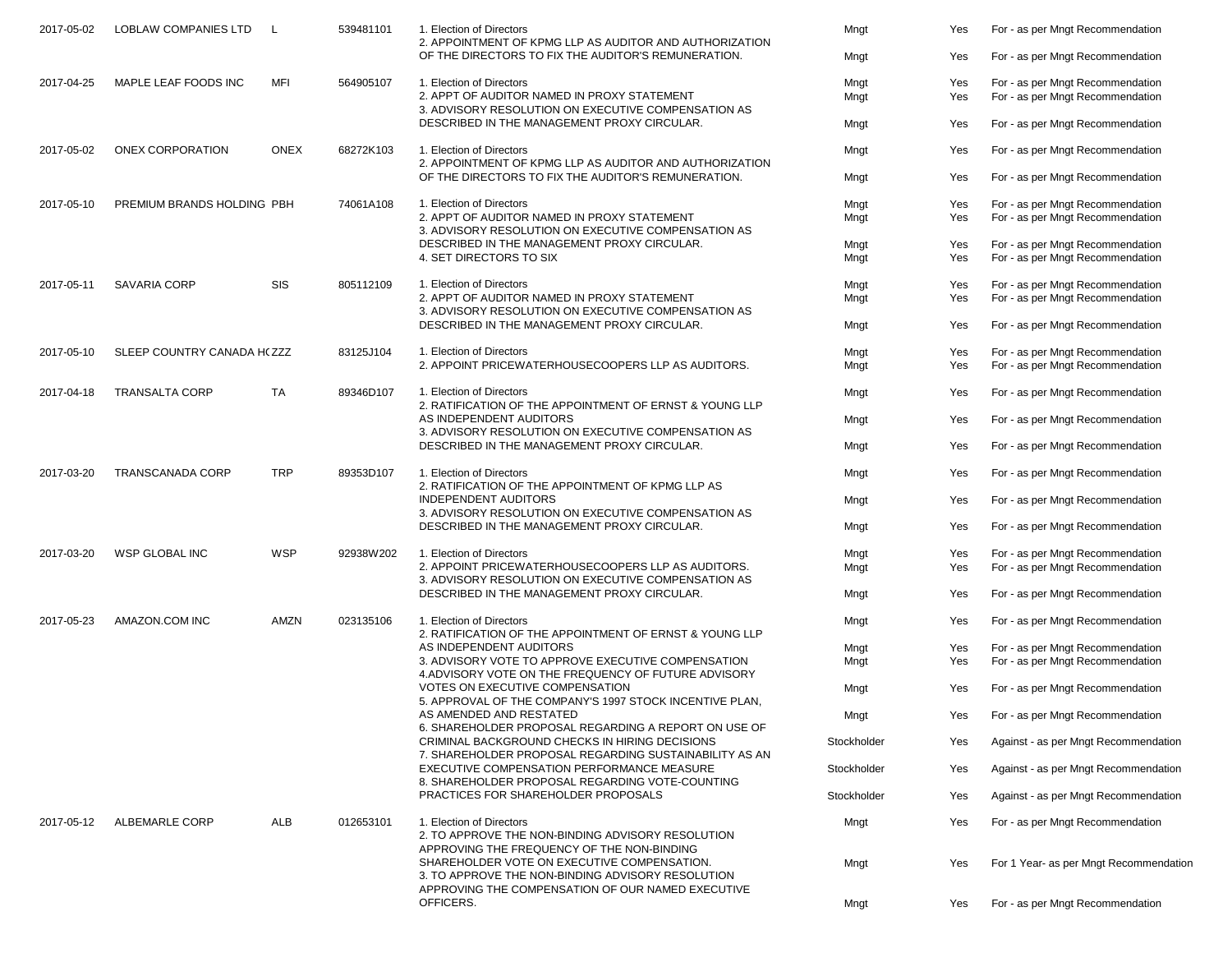|            |                       |             |           | 4. TO APPROVE THE ALBEMARLE CORPORATION 2017 INCENTIVE<br>PLAN.                                                                                                     | Mngt        | Yes | For - as per Mngt Recommendation       |
|------------|-----------------------|-------------|-----------|---------------------------------------------------------------------------------------------------------------------------------------------------------------------|-------------|-----|----------------------------------------|
|            |                       |             |           | 5. TO APPROVE AN AMENDMENT TO THE AMENDED AND<br>RESTATED ARTICLES OF INCORPORATION.                                                                                | Mngt        | Yes | For - as per Mngt Recommendation       |
|            |                       |             |           | 6. TO RATIFY THE APPOINTMENT OF<br>PRICEWATERHOUSECOOPERS LLP AS ALBEMARLE'S<br>INDEPENDENT REGISTERED PUBLIC ACCOUNTING FIRM FOR THE                               |             |     |                                        |
|            |                       |             |           | FISCAL YEAR ENDING DECEMBER 31, 2017.                                                                                                                               | Mngt        | Yes | For - as per Mngt Recommendation       |
| 2017-04-25 | <b>COMERICA INC</b>   | <b>CMA</b>  | 200340107 | 1. Election of Directors<br>2. RATIFICATION OF THE APPOINTMENT OF ERNST & YOUNG LLP                                                                                 | Mngt        | Yes | For - as per Mngt Recommendation       |
|            |                       |             |           | AS INDEPENDENT AUDITORS<br>3. TO APPROVE THE NON-BINDING ADVISORY RESOLUTION<br>APPROVING THE COMPENSATION OF OUR NAMED EXECUTIVE                                   | Mngt        | Yes | For - as per Mngt Recommendation       |
|            |                       |             |           | OFFICERS.<br>4. TO APPROVE THE NON-BINDING ADVISORY RESOLUTION<br>APPROVING THE FREQUENCY OF THE NON-BINDING                                                        | Mngt        | Yes | For - as per Mngt Recommendation       |
|            |                       |             |           | SHAREHOLDER VOTE ON EXECUTIVE COMPENSATION.                                                                                                                         | Mngt        | Yes | For 1 Year- as per Mngt Recommendation |
| 2017-06-01 | <b>FACEBOOK INC-A</b> | FB          | 30303M102 | 1. Election of Directors<br>2. RATIFICATION OF THE APPOINTMENT OF ERNST & YOUNG LLP                                                                                 | Mngt        | Yes | For - as per Mngt Recommendation       |
|            |                       |             |           | AS INDEPENDENT AUDITORS<br>3. A STOCKHOLDER PROPOSAL REGARDING CHANGE IN                                                                                            | Mngt        | Yes | For - as per Mngt Recommendation       |
|            |                       |             |           | STOCKHOLDER VOTING.                                                                                                                                                 | Stockholder | Yes | Against - as per Mngt Recommendation   |
|            |                       |             |           | 4. A STOCKHOLDER PROPOSAL REGARDING A LOBBYING REPORT.                                                                                                              | Stockholder | Yes | Against - as per Mngt Recommendation   |
|            |                       |             |           | 5. A STOCKHOLDER PROPOSAL REGARDING FALSE NEWS.<br>6. A STOCKHOLDER PROPOSAL REGARDING A GENDER PAY                                                                 | Stockholder | Yes | Against - as per Mngt Recommendation   |
|            |                       |             |           | EQUITY REPORT.<br>7. A STOCKHOLDER PROPOSAL REGARDING AN INDEPENDENT                                                                                                | Stockholder | Yes | Against - as per Mngt Recommendation   |
|            |                       |             |           | CHAIR.                                                                                                                                                              | Stockholder | Yes | Against - as per Mngt Recommendation   |
| 2017-05-11 | <b>INVESCO LTD</b>    | <b>IVZ</b>  | G491BT108 | 1. Election of Directors<br>2. TO APPROVE THE NON-BINDING ADVISORY RESOLUTION<br>APPROVING THE FREQUENCY OF THE NON-BINDING                                         | Mngt        | Yes | For - as per Mngt Recommendation       |
|            |                       |             |           | SHAREHOLDER VOTE ON EXECUTIVE COMPENSATION.<br>3. TO APPROVE THE NON-BINDING ADVISORY RESOLUTION<br>APPROVING THE COMPENSATION OF OUR NAMED EXECUTIVE               | Mngt        | Yes | For 1 Year- as per Mngt Recommendation |
|            |                       |             |           | OFFICERS.                                                                                                                                                           | Mngt        | Yes | For - as per Mngt Recommendation       |
|            |                       |             |           | 4. PROXY ACESS<br>5. TO RATIFY THE APPOINTMENT OF<br>PRICEWATERHOUSECOOPERS LLP AS ALBEMARLE'S                                                                      | Mngt        | Yes | For - as per Mngt Recommendation       |
|            |                       |             |           | INDEPENDENT REGISTERED PUBLIC ACCOUNTING FIRM FOR THE                                                                                                               |             |     |                                        |
|            |                       |             |           | FISCAL YEAR ENDING DECEMBER 31, 2017.                                                                                                                               | Mngt        | Yes | For - as per Mngt Recommendation       |
| 2017-05-04 | UNITED RENTALS INC    | URI         | 911363109 | 1. Election of Directors                                                                                                                                            | Mngt        | Yes | For - as per Mngt Recommendation       |
|            |                       |             |           | 2. RATIFICATION OF APPOINTMENT OF PUBLIC ACCOUNTING FIRM                                                                                                            | Mngt        | Yes | For - as per Mngt Recommendation       |
|            |                       |             |           | 3. ADVISORY APPROVAL OF EXECUTIVE COMPENSATION<br>4. ADVISORY VOTE ON FREQUENCY OF EXECUTIVE                                                                        | Mngt        | Yes | For - as per Mngt Recommendation       |
|            |                       |             |           | <b>COMPENSATION VOTE</b><br>5. COMPANY PROPOSAL TO AMEND THE COMPANY'S RESTATED<br>CERTIFICATE OF INCORPORATION TO REMOVE SUPERMAJORITY                             | Mngt        | Yes | For 1 Year- as per Mngt Recommendation |
|            |                       |             |           | <b>VOTING REQUIREMENTS</b>                                                                                                                                          | Mngt        | Yes | For - as per Mngt Recommendation       |
|            |                       |             |           | 6. STOCKHOLDER PROPOSAL ON SPECIAL SHAREOWNER<br><b>MEETINGS</b>                                                                                                    | Stockholder | Yes | Against - as per Mngt Recommendation   |
|            |                       |             |           | 7. COMPANY PROPOSAL TO AMEND THE COMPANY'S RESTATED<br>CERTIFICATE OF INCORPORATION TO ALLOW AMENDMENT TO BY-<br>LAWS GRANTING STOCKHOLDERS HOLDING 25% OR MORE THE |             |     |                                        |
|            |                       |             |           | ABILITY TO CALL SPECIAL MEETINGS OF STOCKHOLDERS                                                                                                                    | Mngt        | Yes | For - as per Mngt Recommendation       |
| 2017-05-03 | <b>UNIVAR INC</b>     | <b>UNVR</b> | 91336L107 | 1. Election of Directors                                                                                                                                            | Mngt        | Yes | For - as per Mngt Recommendation       |
|            |                       |             |           | 2. RATIFICATION OF THE APPOINTMENT OF ERNST & YOUNG LLP<br>AS INDEPENDENT AUDITORS                                                                                  | Mngt        | Yes | For - as per Mngt Recommendation       |
|            |                       |             |           | 3. TO APPROVE THE NON-BINDING ADVISORY RESOLUTION<br>APPROVING THE COMPENSATION OF OUR NAMED EXECUTIVE                                                              |             |     |                                        |
|            |                       |             |           | OFFICERS.                                                                                                                                                           | Mngt        | Yes | For - as per Mngt Recommendation       |
| 2017-05-11 | ZOETIS INC            | ZTS         | 98978V103 | 1. Election of Directors                                                                                                                                            | Mngt        | Yes | For - as per Mngt Recommendation       |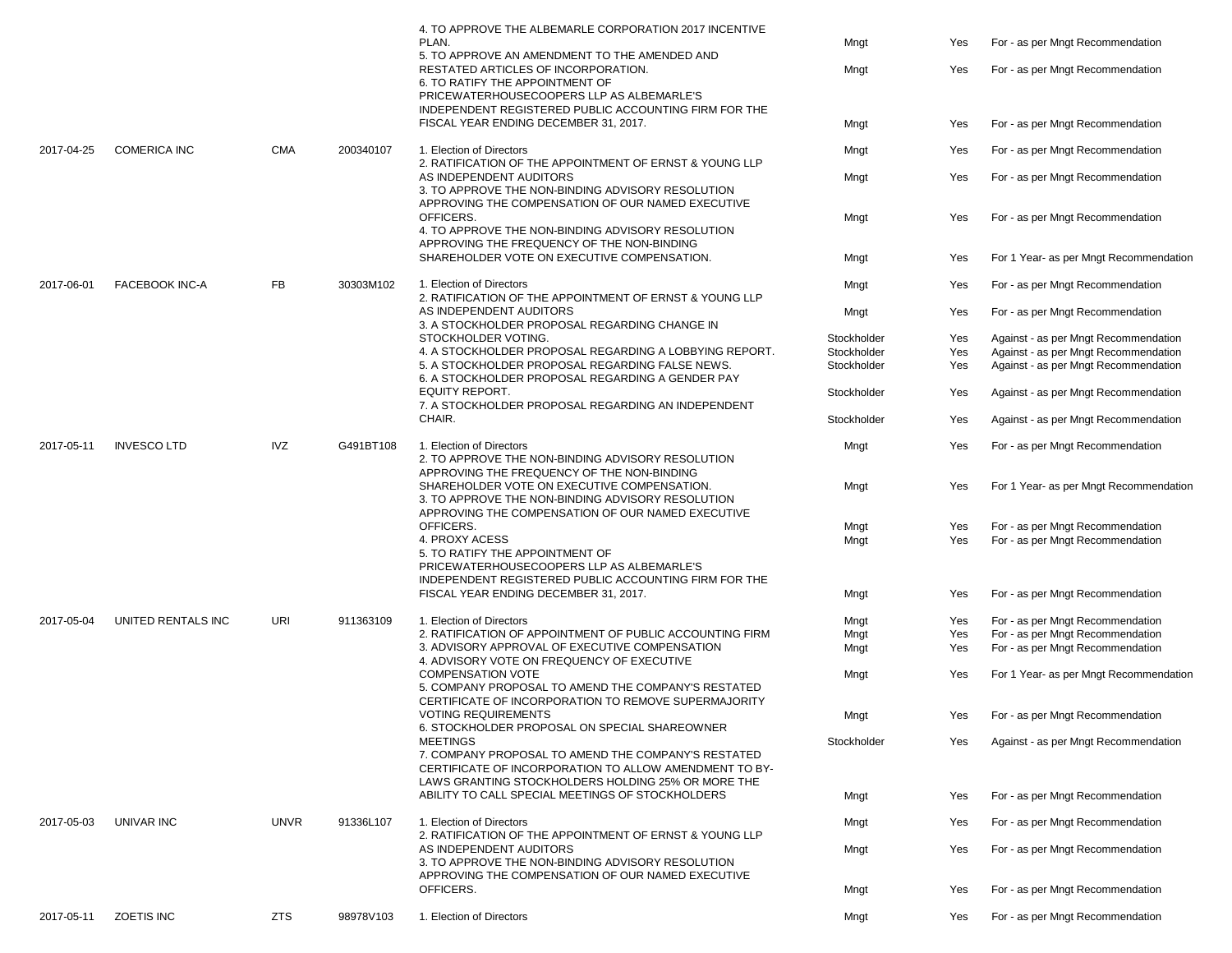|            |                                  |             |           | 2. SAY ON PAY - AN ADVISORY VOTE ON THE APPROVAL OF<br>EXECUTIVE COMPENSATION.<br>3. PROPOSAL TO RATIFY KPMG LLP AS OUR INDEPENDENT PUBLIC<br>ACCOUNTING FIRM FOR 2017.                                                                                     | Mngt<br>Mngt | Yes<br>Yes | For - as per Mngt Recommendation<br>For - as per Mngt Recommendation |
|------------|----------------------------------|-------------|-----------|-------------------------------------------------------------------------------------------------------------------------------------------------------------------------------------------------------------------------------------------------------------|--------------|------------|----------------------------------------------------------------------|
| 2017-03-23 | LITHIUM AMERICAS CORP            | LAC         | 53680Q108 | 1. ISSUE 50,000,000 COMMON SHARES AT A PRICE OF C\$0.85<br>THROUGH A PRIVATE PLACEMENT                                                                                                                                                                      | Mngt         | Yes        | For - as per Mngt Recommendation                                     |
| 2017-04-05 | <b>BROADCOM LTD</b>              | <b>AVGO</b> | BD9WQP4   | 1. Election of Directors<br>2. TO APPROVE THE RE-APPOINTMENT OF<br>PRICEWATERHOUSECOOPERS LLP AS BROADCOM'S<br>INDEPENDENT REGISTERED PUBLIC ACCOUNTING FIRM AND                                                                                            | Mngt         | Yes        | For - as per Mngt Recommendation                                     |
|            |                                  |             |           | INDEPENDENT SINGAPORE AUDITOR FOR THE FISCAL YEAR<br>ENDING OCTOBER 29, 2017 AND TO AUTHORIZE THE AUDIT<br>COMMITTEE TO FIX ITS REMUNERATION, AS SET FORTH IN<br>BROADCOM'S NOTICE OF, AND PROXY STATEMENT RELATING TO,<br>ITS 2017 ANNUAL GENERAL MEETING. | Mngt         | Yes        | For - as per Mngt Recommendation                                     |
|            |                                  |             |           | 3. TO APPROVE THE GENERAL AUTHORIZATION FOR THE<br>DIRECTORS OF BROADCOM TO ALLOT AND ISSUE SHARES IN ITS<br>CAPITAL, AS SET FORTH IN BROADCOM'S NOTICE OF, AND PROXY<br>STATEMENT RELATING TO, ITS 2017 ANNUAL GENERAL MEETING.                            |              |            |                                                                      |
|            |                                  |             |           |                                                                                                                                                                                                                                                             | Mngt         | Yes        | For - as per Mngt Recommendation                                     |
| 2017-03-03 | <b>IMVESCOR RESTAURANT GRIRG</b> |             | 45323P109 | 1. Election of Directors<br>2. RATIFICATION OF THE APPOINTMENT OF KPMG LLP AS                                                                                                                                                                               | Mngt         | Yes        | For - as per Mngt Recommendation                                     |
|            |                                  |             |           | <b>INDEPENDENT AUDITORS</b>                                                                                                                                                                                                                                 | Mngt         | Yes        | For - as per Mngt Recommendation                                     |
| 2017-02-09 | <b>TYSON FOODS INC-CLA</b>       | TSN         | 902494103 | 1. Election of Directors<br>2. TO RATIFY THE SELECTION OF PRICEWATERHOUSECOOPERS<br>LLP AS THE INDEPENDENT REGISTERED PUBLIC ACCOUNTING                                                                                                                     | Mngt         | Yes        | For - as per Mngt Recommendation                                     |
|            |                                  |             |           | FIRM FOR THE COMPANY FOR THE FISCAL YEAR ENDING<br>SEPTEMBER 30, 2017.<br>3. TO APPROVE, ON A NON-BINDING ADVISORY BASIS, THE                                                                                                                               | Mngt         | Yes        | For - as per Mngt Recommendation                                     |
|            |                                  |             |           | COMPENSATION OF THE COMPANY'S NAMED EXECUTIVE<br>OFFICERS.<br>4. TO APPROVE, ON A NON-BINDING ADVISORY BASIS, THE                                                                                                                                           | Mngt         | Yes        | For - as per Mngt Recommendation                                     |
|            |                                  |             |           | FREQUENCY OF THE ADVISORY VOTE REGARDING THE<br>COMPENSATION OF THE COMPANY'S NAMED EXECUTIVE<br>OFFICERS.<br>5. SHAREHOLDER PROPOSAL TO REQUEST A REPORT DISCLOSING<br>THE COMPANY'S POLICY AND PROCEDURES, EXPENDITURES, AND                              | Mngt         | Yes        | For 3 Year- as per Mngt Recommendation                               |
|            |                                  |             |           | OTHER ACTIVITIES RELATED TO LOBBYING AND GRASSROOTS<br>LOBBYING COMMUNICATIONS.<br>6. SHAREHOLDER PROPOSAL TO REQUEST A REPORT ON STEPS<br>THE COMPANY IS TAKING TO FOSTER GREATER DIVERSITY ON                                                             | Stockholder  | Yes        | Against - as per Mngt Recommendation                                 |
|            |                                  |             |           | THE BOARD OF DIRECTORS.                                                                                                                                                                                                                                     | Stockholder  | Yes        | Against - as per Mngt Recommendation                                 |
|            |                                  |             |           | 7. SHAREHOLDER PROPOSAL TO AMEND THE COMPANY'S BYLAWS<br>TO IMPLEMENT PROXY ACCESS.<br>8. SHAREHOLDER PROPOSAL TO ADOPT AND IMPLEMENT A                                                                                                                     | Stockholder  | Yes        | Against - as per Mngt Recommendation                                 |
|            |                                  |             |           | WATER STEWARDSHIP POLICY AT COMPANY AND SUPPLIER<br>FACILITIES.                                                                                                                                                                                             | Stockholder  | Yes        | Against - as per Mngt Recommendation                                 |
| 2017-01-31 | VISA INC.                        | $\vee$      | 92826C839 | 1. Election of Directors                                                                                                                                                                                                                                    | Mngt         | Yes        | For - as per Mngt Recommendation                                     |
|            |                                  |             |           | 2. ADVISORY VOTE TO APPROVE EXECUTIVE COMPENSATION.<br>3. RATIFICATION OF THE APPOINTMENT OF KPMG LLP AS OUR<br><b>INDEPENDENT REGISTERED PUBLIC ACCOUNTING FIRM FOR THE</b>                                                                                | Mngt         | Yes        | For - as per Mngt Recommendation                                     |
|            |                                  |             |           | 2017 FISCAL YEAR.                                                                                                                                                                                                                                           | Mngt         | Yes        | For - as per Mngt Recommendation                                     |
| 2017-04-04 | <b>BANK MONTREAL QUE</b>         | <b>BMO</b>  | 063671101 | 1. Election of Directors                                                                                                                                                                                                                                    | Mngt         | Yes        | For - as per Mngt Recommendation                                     |
|            |                                  |             |           | 2. APPOINT PRICEWATERHOUSECOOPERS LLP AS AUDITORS.<br>3. ADVISORY RESOLUTION ON EXECUTIVE COMPENSATION AS                                                                                                                                                   | Mngt         | Yes        | For - as per Mngt Recommendation                                     |
|            |                                  |             |           | DESCRIBED IN THE MANAGEMENT PROXY CIRCULAR.                                                                                                                                                                                                                 | Mngt         | Yes        | For - as per Mngt Recommendation                                     |
|            |                                  |             |           | 4. CHANGES TO COMPENSATION FOR EURO STAFF                                                                                                                                                                                                                   | Mngt         | Yes        | For - as per Mngt Recommendation                                     |
| 2016-09-23 | OPEN TEXT CORP                   | <b>OTEX</b> | 683715106 | 1. Election of Directors                                                                                                                                                                                                                                    | Mngt         | Yes        | For - as per Mngt Recommendation                                     |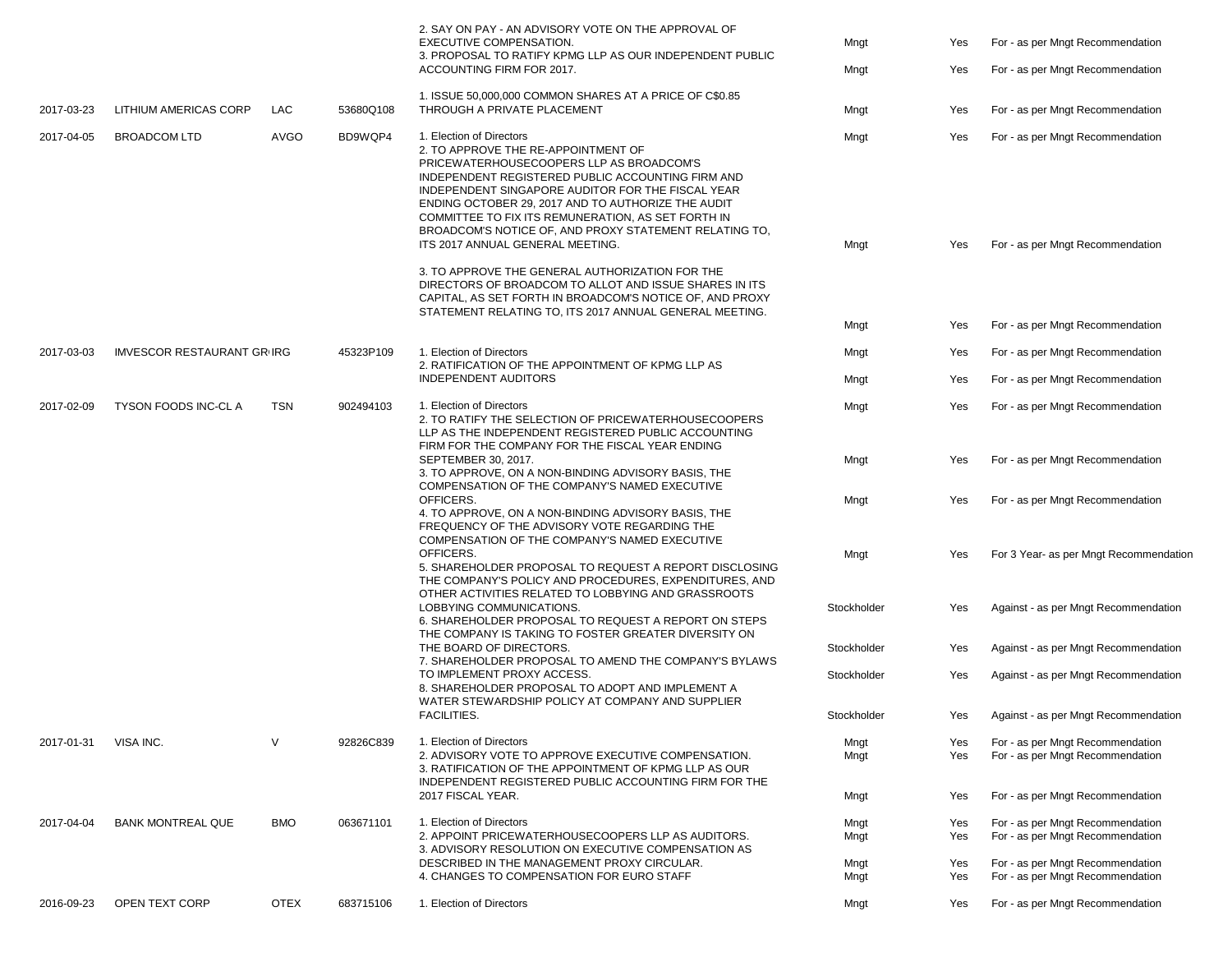| 2. RE-APPOINT KPMG LLP, CHARTERED ACCOUNTANTS, AS          |      |     |                                  |
|------------------------------------------------------------|------|-----|----------------------------------|
| INDEPENDENT AUDITORS FOR THE COMPANY.                      | Mngt | Yes | For - as per Mngt Recommendation |
| 3. THE SPECIAL RESOLUTION AUTHORIZING AN AMENDMENT TO      |      |     |                                  |
| THE COMPANY'S ARTICLES. THE FULL TEXT OF WHICH IS          |      |     |                                  |
| ATTACHED AS SCHEDULE "A" TO THE COMPANY'S MANAGEMENT       |      |     |                                  |
| PROXY CIRCULAR (THE "CIRCULAR"), WITH OR WITHOUT           |      |     |                                  |
| VARIATION, TO CHANGE THE NUMBER OF COMMON SHARES OF        |      |     |                                  |
| THE COMPANY, AS MORE DESCRIBED IN THE CIRCULAR.            | Mngt | Yes | For - as per Mngt Recommendation |
| 4. THE AMENDED AND RESTATED SHAREHOLDER RIGHTS PLAN        |      |     |                                  |
| RESOLUTION, THE FULL TEXT OF WHICH IS ATTACHED AS          |      |     |                                  |
| SCHEDULE "B" TO THE CIRCULAR, WITH OR WITHOUT VARIATION,   |      |     |                                  |
| TO CONTINUE. AMEND AND RESTATE THE COMPANY'S               |      |     |                                  |
| SHAREHOLDER RIGHTS PLAN, AS MORE PARTICULARLY              |      |     |                                  |
| DESCRIBED IN THE CIRCULAR.                                 | Mngt | Yes | For - as per Mngt Recommendation |
| 5. THE 2004 STOCK OPTION PLAN RESOLUTION, THE FULL TEXT OF |      |     |                                  |
| WHICH IS ATTACHED AS SCHEDULE "D" TO THE CIRCULAR, WITH    |      |     |                                  |
| OR WITHOUT VARIATION, TO APPROVE THE AMENDMENT TO THE      |      |     |                                  |
| COMPANY'S 2004 STOCK OPTION PLAN TO RESERVE FOR            |      |     |                                  |
| ISSUANCE AN ADDITIONAL 4,000,000 COMMON SHARES UNDER       |      |     |                                  |
| SUCH PLAN, AS MORE PARTICULARLY DESCRIBED IN THE           |      |     |                                  |
| CIRCULAR.                                                  | Mngt | Yes | For - as per Mngt Recommendation |
|                                                            |      |     |                                  |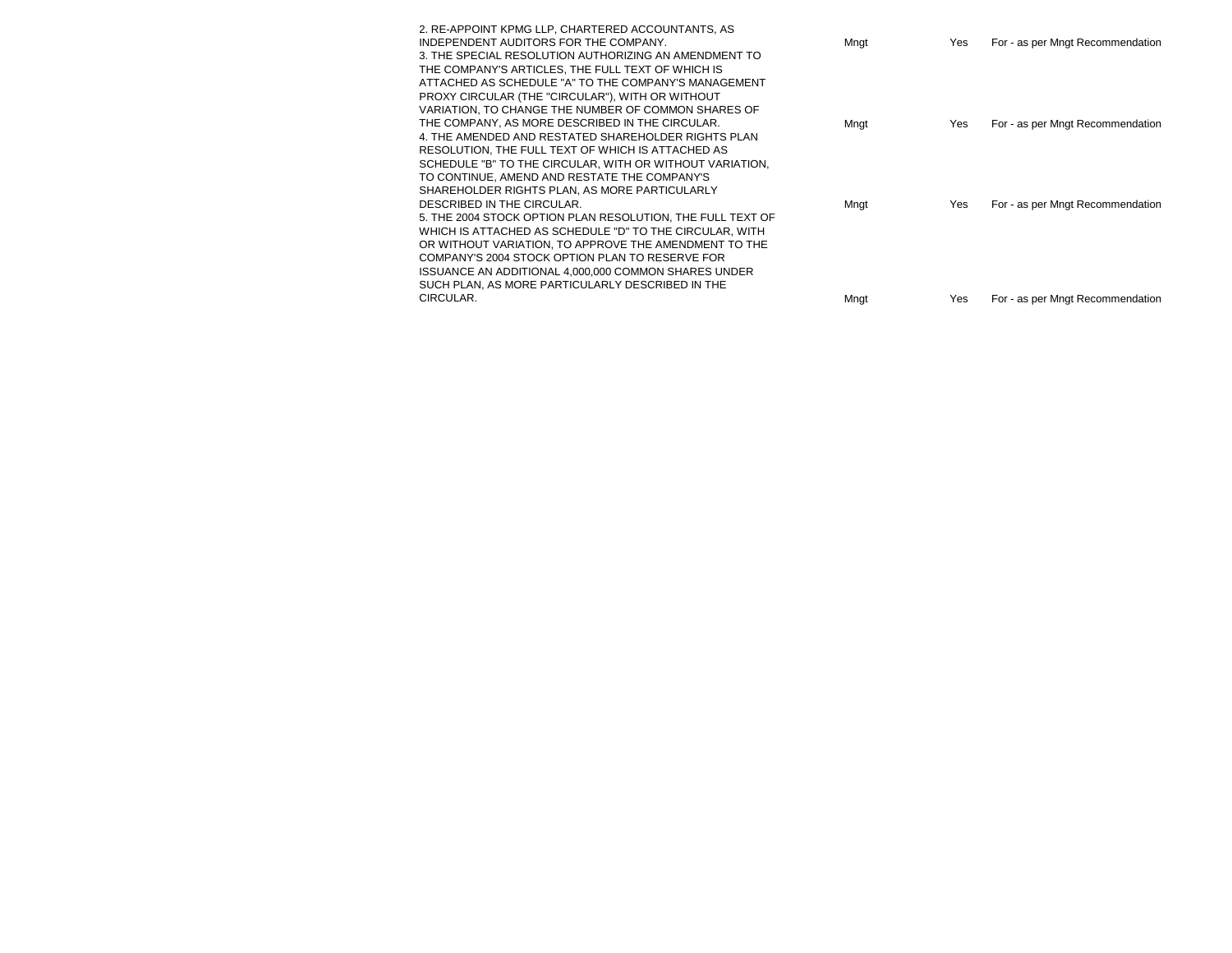#### **Hirsch Performance Fund**

| <b>Date</b> | Name of Issuer      | <b>Ticker</b> | Cusip     | <b>Identification of Voting Matter</b>                                                                                                                                                                                                                                               | <b>Matters Proposed By</b>          | <b>Voted</b> | Vote                                   |
|-------------|---------------------|---------------|-----------|--------------------------------------------------------------------------------------------------------------------------------------------------------------------------------------------------------------------------------------------------------------------------------------|-------------------------------------|--------------|----------------------------------------|
|             |                     |               |           |                                                                                                                                                                                                                                                                                      | Issuer/Mngt/another person or compa | Yes/No       | <b>For/Against</b>                     |
| 2017-05-23  | AMAZON.COM INC      | AMZN          | 023135106 | 1. Election of Directors<br>2. RATIFICATION OF THE APPOINTMENT OF ERNST & YOUNG LLP AS INDEPENDENT                                                                                                                                                                                   | Mngt                                | Yes          | For - as per Mngt Recommendation       |
|             |                     |               |           | <b>AUDITORS</b>                                                                                                                                                                                                                                                                      | Mngt                                | Yes          | For - as per Mngt Recommendation       |
|             |                     |               |           | 3. ADVISORY VOTE TO APPROVE EXECUTIVE COMPENSATION<br>4. ADVISORY VOTE ON THE FREQUENCY OF FUTURE ADVISORY VOTES ON                                                                                                                                                                  | Mngt                                | Yes          | For - as per Mngt Recommendation       |
|             |                     |               |           | <b>EXECUTIVE COMPENSATION</b><br>5. APPROVAL OF THE COMPANY'S 1997 STOCK INCENTIVE PLAN, AS AMENDED                                                                                                                                                                                  | Mngt                                | Yes          | For - as per Mngt Recommendation       |
|             |                     |               |           | AND RESTATED                                                                                                                                                                                                                                                                         | Mngt                                | Yes          | For - as per Mngt Recommendation       |
|             |                     |               |           | 6. SHAREHOLDER PROPOSAL REGARDING A REPORT ON USE OF CRIMINAL<br><b>BACKGROUND CHECKS IN HIRING DECISIONS</b><br>7. SHAREHOLDER PROPOSAL REGARDING SUSTAINABILITY AS AN EXECUTIVE                                                                                                    | Stockholder                         | Yes          | Against - as per Mngt Recommendation   |
|             |                     |               |           | <b>COMPENSATION PERFORMANCE MEASURE</b><br>8. SHAREHOLDER PROPOSAL REGARDING VOTE-COUNTING PRACTICES FOR                                                                                                                                                                             | Stockholder                         | Yes          | Against - as per Mngt Recommendation   |
|             |                     |               |           | SHAREHOLDER PROPOSALS                                                                                                                                                                                                                                                                | Stockholder                         | Yes          | Against - as per Mngt Recommendation   |
| 2017-04-25  | <b>COMERICA INC</b> | <b>CMA</b>    | 200340107 | 1. Election of Directors<br>2. RATIFICATION OF THE APPOINTMENT OF ERNST & YOUNG LLP AS INDEPENDENT                                                                                                                                                                                   | Mngt                                | Yes          | For - as per Mngt Recommendation       |
|             |                     |               |           | <b>AUDITORS</b>                                                                                                                                                                                                                                                                      | Mngt                                | Yes          | For - as per Mngt Recommendation       |
|             |                     |               |           | 3. TO APPROVE THE NON-BINDING ADVISORY RESOLUTION APPROVING THE<br>COMPENSATION OF OUR NAMED EXECUTIVE OFFICERS.<br>4. TO APPROVE THE NON-BINDING ADVISORY RESOLUTION APPROVING THE<br>FREQUENCY OF THE NON-BINDING SHAREHOLDER VOTE ON EXECUTIVE<br>COMPENSATION.                   | Mngt                                | Yes          | For - as per Mngt Recommendation       |
|             |                     |               |           |                                                                                                                                                                                                                                                                                      | Mngt                                | Yes          | For 1 Year- as per Mngt Recommendation |
| 2017-05-24  | PAYPAL HOLDINGS INC | <b>PYPL</b>   | 70450Y103 | 1. Election of Directors<br>2. ADVISORY VOTE TO APPROVE THE COMPENSATION OF OUR NAMED EXECUTIVE                                                                                                                                                                                      | Mngt                                | Yes          | For - as per Mngt Recommendation       |
|             |                     |               |           | OFFICERS.                                                                                                                                                                                                                                                                            | Mngt                                | Yes          | For - as per Mngt Recommendation       |
|             |                     |               |           | 3. APPROVAL OF AN AMENDMENT TO OUR AMENDED AND RESTATED CERTIFICATE<br>OF INCORPORATION TO INCREASE THE NUMBER OF STOCKHOLDERS WHO MAY.<br>FOR PROXY ACCESS PURPOSES, AGGREGATE THEIR HOLDINGS FROM 15 TO 20.<br>4. RATIFICATION OF THE APPOINTMENT OF PRICEWATERHOUSECOOPERS LLP AS | Mngt                                | Yes          | For - as per Mngt Recommendation       |
|             |                     |               |           | OUR INDEPENDENT AUDITOR FOR 2017.<br>5. STOCKHOLDER PROPOSAL REGARDING STOCKHOLDER WRITTEN CONSENT                                                                                                                                                                                   | Mngt                                | Yes          | For - as per Mngt Recommendation       |
|             |                     |               |           | WITHOUT A MEETING.                                                                                                                                                                                                                                                                   | Stockholder                         | Yes          | Against - as per Mngt Recommendation   |
|             |                     |               |           | 6. STOCKHOLDER PROPOSAL REGARDING A SUSTAINABILITY REPORT.<br>7. STOCKHOLDER PROPOSAL REGARDING A "NET-ZERO" GREENHOUSE GAS                                                                                                                                                          | Stockholder                         | Yes          | Against - as per Mngt Recommendation   |
|             |                     |               |           | <b>EMISSIONS REPORT.</b>                                                                                                                                                                                                                                                             | Stockholder                         | Yes          | Against - as per Mngt Recommendation   |
| 2017-05-03  | UNIVAR INC          | <b>UNVR</b>   | 91336L107 | 1. Election of Directors                                                                                                                                                                                                                                                             | Mngt                                | Yes          | For - as per Mngt Recommendation       |
|             |                     |               |           | 2. RATIFICATION OF THE APPOINTMENT OF ERNST & YOUNG LLP AS INDEPENDENT<br><b>AUDITORS</b>                                                                                                                                                                                            | Mngt                                | Yes          | For - as per Mngt Recommendation       |
|             |                     |               |           | 3. TO APPROVE THE NON-BINDING ADVISORY RESOLUTION APPROVING THE<br>COMPENSATION OF OUR NAMED EXECUTIVE OFFICERS.                                                                                                                                                                     | Mngt                                | Yes          | For - as per Mngt Recommendation       |
| 2017-05-03  | UNIVAR INC          | <b>UNVR</b>   | 91336L107 | 1. Election of Directors<br>2. RATIFICATION OF THE APPOINTMENT OF ERNST & YOUNG LLP AS INDEPENDENT                                                                                                                                                                                   | Mngt                                | Yes          | For - as per Mngt Recommendation       |
|             |                     |               |           | <b>AUDITORS</b><br>3. TO APPROVE THE NON-BINDING ADVISORY RESOLUTION APPROVING THE                                                                                                                                                                                                   | Mngt                                | Yes          | For - as per Mngt Recommendation       |
|             |                     |               |           | COMPENSATION OF OUR NAMED EXECUTIVE OFFICERS.                                                                                                                                                                                                                                        | Mngt                                | Yes          | For - as per Mngt Recommendation       |
| 2017-05-09  | LUCARA DIAMOND CORP | LUC.          |           | 54928Q108 1. Election of Directors                                                                                                                                                                                                                                                   | Mngt                                | Yes          | For - as per Mngt Recommendation       |
|             |                     |               |           | 2. APPT OF AUDITOR NAMED IN PROXY STATEMENT                                                                                                                                                                                                                                          | Mngt                                | Yes          | For - as per Mngt Recommendation       |
|             |                     |               |           | 3. ADVISORY RESOLUTION ON EXECUTIVE COMPENSATION AS DESCRIBED IN THE                                                                                                                                                                                                                 |                                     |              |                                        |
|             |                     |               |           | MANAGEMENT PROXY CIRCULAR.                                                                                                                                                                                                                                                           | Mngt                                | Yes          | For - as per Mngt Recommendation       |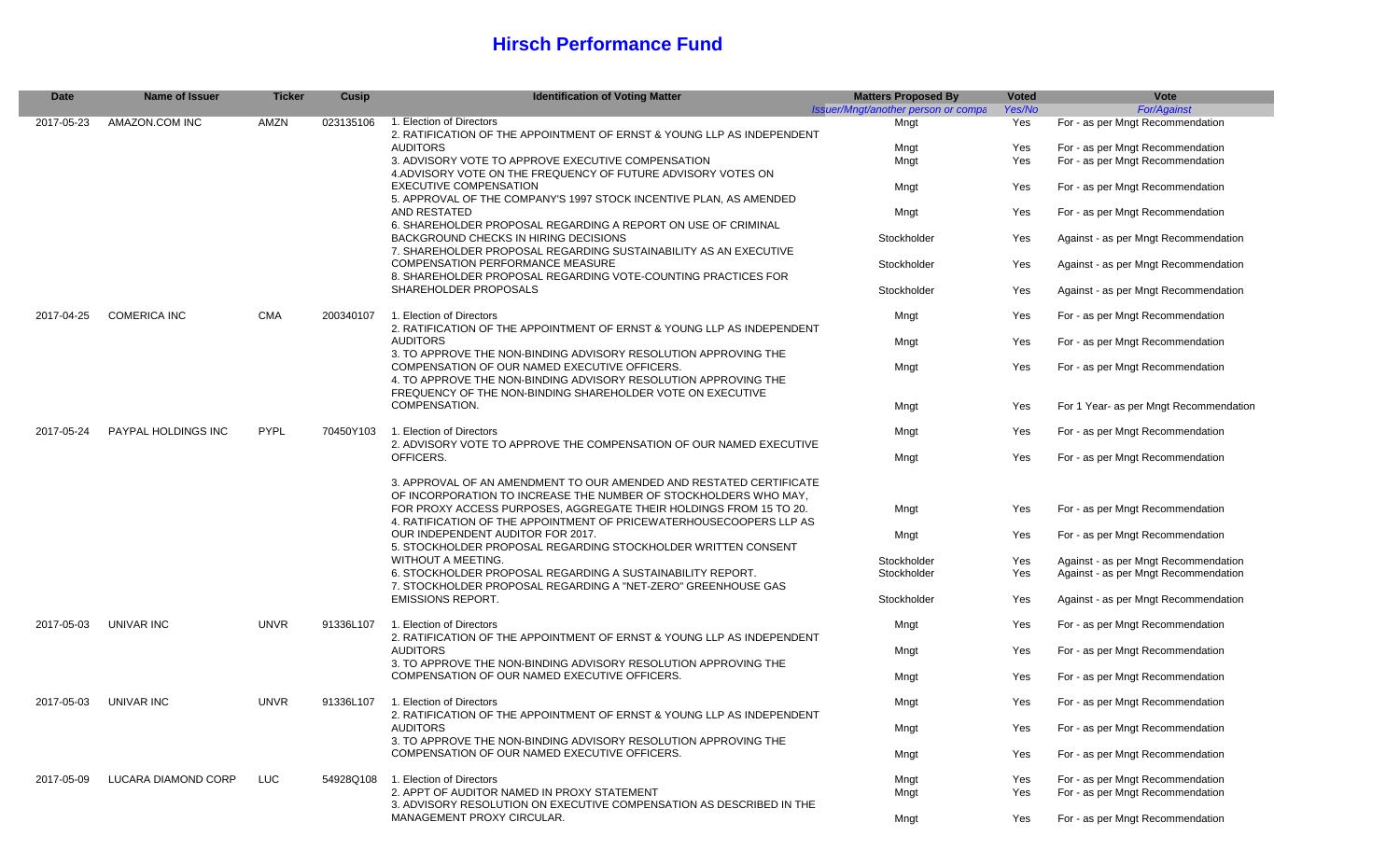| 2017-04-21 | PRAIRIESKY ROYALTY LTD PSK |             | 739721108 | 1. Election of Directors<br>2. APPOINTMENT OF KPMG LLP. CHARTERED PROFESSIONAL ACCOUNTANTS AS<br>AUDITORS OF THE COMPANY FOR THE ENSUING YEAR AND AUTHORIZING THE                                                                                                                                                                                                                                                                                                                            | Mngt         | Yes        | For - as per Mngt Recommendation                                     |
|------------|----------------------------|-------------|-----------|----------------------------------------------------------------------------------------------------------------------------------------------------------------------------------------------------------------------------------------------------------------------------------------------------------------------------------------------------------------------------------------------------------------------------------------------------------------------------------------------|--------------|------------|----------------------------------------------------------------------|
|            |                            |             |           | DIRECTORS TO FIX THEIR REMUNERATION.<br>3. TO CONSIDER AND IF DEEMED ADVISABLE, TO PASS AN ORDINARY<br>RESOLUTION, THE FULL TEXT OF WHICH IS SET FORTH IN THE INFORMATION<br>CIRCULAR AND PROXY STATEMENT OF THE COMPANY DATED MARCH 9, 2017 (THE                                                                                                                                                                                                                                            | Mngt         | Yes        | For - as per Mngt Recommendation                                     |
|            |                            |             |           | "INFORMATION CIRCULAR") APPROVING THE UNALLOCATED OPTIONS UNDER THE<br>COMPANY'S STOCK OPTION PLAN.<br>4. TO CONSIDER A NON-BINDING ADVISORY RESOLUTION, THE FULL TEXT OF<br>WHICH IS SET FORTH IN THE INFORMATION CIRCULAR, APPROVING THE                                                                                                                                                                                                                                                   | Mngt         | Yes        | For - as per Mngt Recommendation                                     |
|            |                            |             |           | COMPANY'S APPROACH TO EXECUTIVE COMPENSATION.                                                                                                                                                                                                                                                                                                                                                                                                                                                | Mngt         | Yes        | For - as per Mngt Recommendation                                     |
| 2017-04-18 | <b>TRANSALTA CORP</b>      | TA          | 89346D107 | 1. Election of Directors<br>2. RATIFICATION OF THE APPOINTMENT OF ERNST & YOUNG LLP AS INDEPENDENT                                                                                                                                                                                                                                                                                                                                                                                           | Mngt         | Yes        | For - as per Mngt Recommendation                                     |
|            |                            |             |           | <b>AUDITORS</b><br>3. ADVISORY RESOLUTION ON EXECUTIVE COMPENSATION AS DESCRIBED IN THE                                                                                                                                                                                                                                                                                                                                                                                                      | Mngt         | Yes        | For - as per Mngt Recommendation                                     |
|            |                            |             |           | MANAGEMENT PROXY CIRCULAR.                                                                                                                                                                                                                                                                                                                                                                                                                                                                   | Mngt         | Yes        | For - as per Mngt Recommendation                                     |
| 2017-04-05 | <b>BROADCOM LTD</b>        | <b>AVGO</b> | BD9WQP4   | 1. Election of Directors<br>2. TO APPROVE THE RE-APPOINTMENT OF PRICEWATERHOUSECOOPERS LLP AS<br>BROADCOM'S INDEPENDENT REGISTERED PUBLIC ACCOUNTING FIRM AND                                                                                                                                                                                                                                                                                                                                | Mngt         | Yes        | For - as per Mngt Recommendation                                     |
|            |                            |             |           | INDEPENDENT SINGAPORE AUDITOR FOR THE FISCAL YEAR ENDING OCTOBER 29.<br>2017 AND TO AUTHORIZE THE AUDIT COMMITTEE TO FIX ITS REMUNERATION. AS<br>SET FORTH IN BROADCOM'S NOTICE OF, AND PROXY STATEMENT RELATING TO,<br>ITS 2017 ANNUAL GENERAL MEETING.<br>3. TO APPROVE THE GENERAL AUTHORIZATION FOR THE DIRECTORS OF<br>BROADCOM TO ALLOT AND ISSUE SHARES IN ITS CAPITAL, AS SET FORTH IN<br>BROADCOM'S NOTICE OF, AND PROXY STATEMENT RELATING TO, ITS 2017<br>ANNUAL GENERAL MEETING. | Mngt         | Yes        | For - as per Mngt Recommendation                                     |
|            |                            |             |           |                                                                                                                                                                                                                                                                                                                                                                                                                                                                                              | Mngt         | Yes        | For - as per Mngt Recommendation                                     |
| 2017-02-09 | TYSON FOODS INC-CL A       | <b>TSN</b>  | 902494103 | 1. Election of Directors<br>2. TO RATIFY THE SELECTION OF PRICEWATERHOUSECOOPERS LLP AS THE                                                                                                                                                                                                                                                                                                                                                                                                  | Mngt         | Yes        | For - as per Mngt Recommendation                                     |
|            |                            |             |           | INDEPENDENT REGISTERED PUBLIC ACCOUNTING FIRM FOR THE COMPANY FOR<br>THE FISCAL YEAR ENDING SEPTEMBER 30, 2017.<br>3. TO APPROVE, ON A NON-BINDING ADVISORY BASIS, THE COMPENSATION OF                                                                                                                                                                                                                                                                                                       | Mngt         | Yes        | For - as per Mngt Recommendation                                     |
|            |                            |             |           | THE COMPANY'S NAMED EXECUTIVE OFFICERS.<br>4. TO APPROVE, ON A NON-BINDING ADVISORY BASIS, THE FREQUENCY OF THE                                                                                                                                                                                                                                                                                                                                                                              | Mngt         | Yes        | For - as per Mngt Recommendation                                     |
|            |                            |             |           | ADVISORY VOTE REGARDING THE COMPENSATION OF THE COMPANY'S NAMED<br><b>EXECUTIVE OFFICERS.</b>                                                                                                                                                                                                                                                                                                                                                                                                | Mngt         | Yes        | For 3 Year- as per Mngt Recommendation                               |
|            |                            |             |           | 5. SHAREHOLDER PROPOSAL TO REQUEST A REPORT DISCLOSING THE<br>COMPANY'S POLICY AND PROCEDURES, EXPENDITURES, AND OTHER ACTIVITIES<br>RELATED TO LOBBYING AND GRASSROOTS LOBBYING COMMUNICATIONS.                                                                                                                                                                                                                                                                                             | Stockholder  | Yes        | Against - as per Mngt Recommendation                                 |
|            |                            |             |           | 6. SHAREHOLDER PROPOSAL TO REQUEST A REPORT ON STEPS THE COMPANY IS<br>TAKING TO FOSTER GREATER DIVERSITY ON THE BOARD OF DIRECTORS.<br>7. SHAREHOLDER PROPOSAL TO AMEND THE COMPANY'S BYLAWS TO IMPLEMENT                                                                                                                                                                                                                                                                                   | Stockholder  | Yes        | Against - as per Mngt Recommendation                                 |
|            |                            |             |           | PROXY ACCESS.<br>8. SHAREHOLDER PROPOSAL TO ADOPT AND IMPLEMENT A WATER                                                                                                                                                                                                                                                                                                                                                                                                                      | Stockholder  | Yes        | Against - as per Mngt Recommendation                                 |
|            |                            |             |           | STEWARDSHIP POLICY AT COMPANY AND SUPPLIER FACILITIES.                                                                                                                                                                                                                                                                                                                                                                                                                                       | Stockholder  | Yes        | Against - as per Mngt Recommendation                                 |
| 2017-01-31 | VISA INC.                  | $\vee$      | 92826C839 | 1. Election of Directors<br>2. ADVISORY VOTE TO APPROVE EXECUTIVE COMPENSATION.                                                                                                                                                                                                                                                                                                                                                                                                              | Mngt<br>Mngt | Yes<br>Yes | For - as per Mngt Recommendation<br>For - as per Mngt Recommendation |
|            |                            |             |           | 3. RATIFICATION OF THE APPOINTMENT OF KPMG LLP AS OUR INDEPENDENT<br>REGISTERED PUBLIC ACCOUNTING FIRM FOR THE 2017 FISCAL YEAR.                                                                                                                                                                                                                                                                                                                                                             | Mngt         | Yes        | For - as per Mngt Recommendation                                     |
| 15-Dec-16  | DHX Media                  | DHX.B       |           | 252406707 1. Election of Directors                                                                                                                                                                                                                                                                                                                                                                                                                                                           | Mngt         | Yes        | For - as per Mngt Recommendation                                     |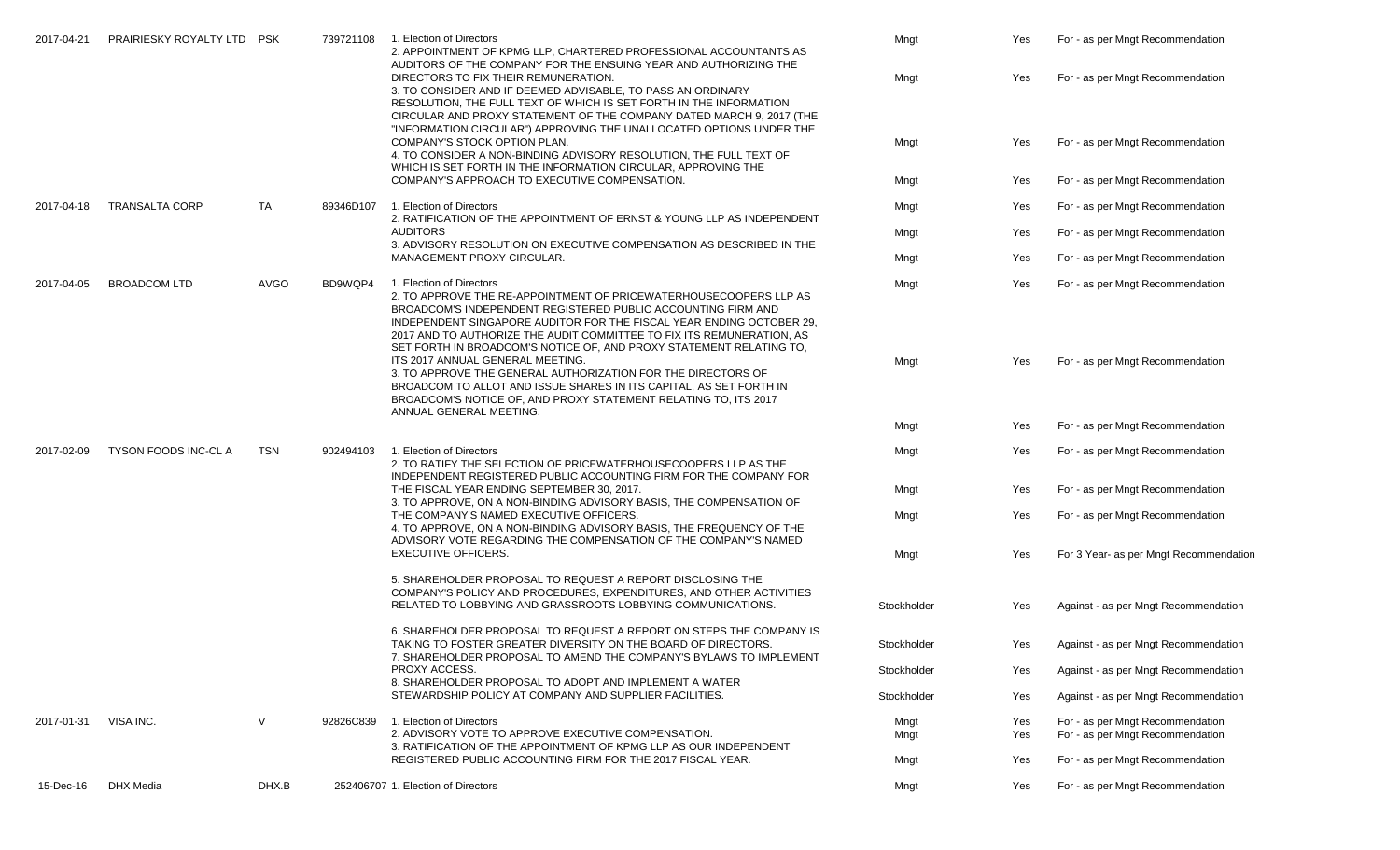|            |                       |             |           | 2. TO RE-APPOINT PRICEWATERHOUSECOOPERS LLP AS AUDITORS OF THE<br>CORPORATION FOR THE ENSUING YEAR AND AUTHORIZE THE BOARD OF<br>DIRECTORS TO FIX THE AUDITORS' REMUNERATION.<br>3. TO APPROVE THE RESOLUTION SET FORTH IN APPENDIX A                                                                                              | Mngt<br>Mngt | Yes<br>Yes | For - as per Mngt Recommendation<br>For - as per Mngt Recommendation |
|------------|-----------------------|-------------|-----------|------------------------------------------------------------------------------------------------------------------------------------------------------------------------------------------------------------------------------------------------------------------------------------------------------------------------------------|--------------|------------|----------------------------------------------------------------------|
| 2016-09-23 | OPEN TEXT CORP        | <b>OTEX</b> | 683715106 | 1. Election of Directors<br>2. RE-APPOINT KPMG LLP, CHARTERED ACCOUNTANTS, AS INDEPENDENT                                                                                                                                                                                                                                          | Mngt         | Yes        | For - as per Mngt Recommendation                                     |
|            |                       |             |           | AUDITORS FOR THE COMPANY.<br>3. THE SPECIAL RESOLUTION AUTHORIZING AN AMENDMENT TO THE COMPANY'S<br>ARTICLES, THE FULL TEXT OF WHICH IS ATTACHED AS SCHEDULE "A" TO THE<br>COMPANY'S MANAGEMENT PROXY CIRCULAR (THE "CIRCULAR"), WITH OR<br>WITHOUT VARIATION, TO CHANGE THE NUMBER OF COMMON SHARES OF THE                        | Mngt         | Yes        | For - as per Mngt Recommendation                                     |
|            |                       |             |           | COMPANY, AS MORE DESCRIBED IN THE CIRCULAR.<br>4. THE AMENDED AND RESTATED SHAREHOLDER RIGHTS PLAN RESOLUTION. THE<br>FULL TEXT OF WHICH IS ATTACHED AS SCHEDULE "B" TO THE CIRCULAR, WITH OR<br>WITHOUT VARIATION, TO CONTINUE, AMEND AND RESTATE THE COMPANY'S<br>SHAREHOLDER RIGHTS PLAN, AS MORE PARTICULARLY DESCRIBED IN THE | Mngt         | Yes        | For - as per Mngt Recommendation                                     |
|            |                       |             |           | CIRCULAR.<br>5. THE 2004 STOCK OPTION PLAN RESOLUTION, THE FULL TEXT OF WHICH IS<br>ATTACHED AS SCHEDULE "D" TO THE CIRCULAR, WITH OR WITHOUT VARIATION,<br>TO APPROVE THE AMENDMENT TO THE COMPANY'S 2004 STOCK OPTION PLAN TO<br>RESERVE FOR ISSUANCE AN ADDITIONAL 4,000,000 COMMON SHARES UNDER                                | Mngt         | Yes        | For - as per Mngt Recommendation                                     |
|            |                       |             |           | SUCH PLAN, AS MORE PARTICULARLY DESCRIBED IN THE CIRCULAR.                                                                                                                                                                                                                                                                         | Mngt         | Yes        | For - as per Mngt Recommendation                                     |
| 2017-03-23 | LITHIUM AMERICAS CORP | <b>LAC</b>  | 53680Q108 | 1. ISSUE 50,000,000 COMMON SHARES AT A PRICE OF C\$0.85 THROUGH A PRIVATE<br>PLACEMENT                                                                                                                                                                                                                                             | Mngt         | Yes        | For - as per Mngt Recommendation                                     |
|            |                       |             |           |                                                                                                                                                                                                                                                                                                                                    |              |            |                                                                      |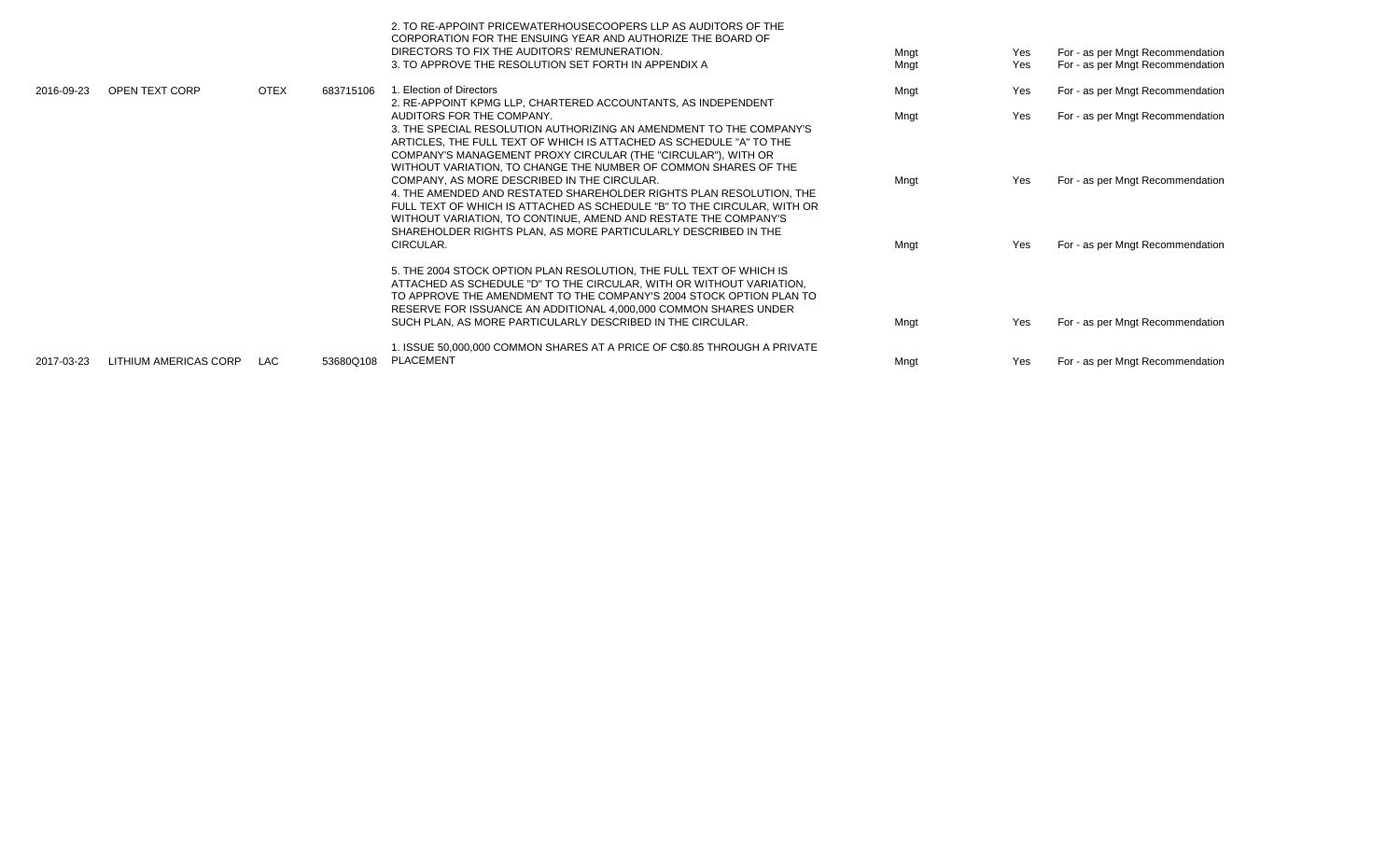# **Exemplar Leaders Fund**

| <b>Date</b> | <b>Name of Issuer</b>          | <b>Ticker</b> | <b>Cusip</b> | <b>Identification of Voting Matter</b>                                                                                                                                                                                                                                                                                               | <b>Matters Proposed By</b>            | <b>Voted</b> | Vote                                                                 |
|-------------|--------------------------------|---------------|--------------|--------------------------------------------------------------------------------------------------------------------------------------------------------------------------------------------------------------------------------------------------------------------------------------------------------------------------------------|---------------------------------------|--------------|----------------------------------------------------------------------|
|             |                                |               |              |                                                                                                                                                                                                                                                                                                                                      | Issuer/Mngt/another person or company | Yes/No       | <b>For/Against</b>                                                   |
|             |                                |               |              |                                                                                                                                                                                                                                                                                                                                      |                                       |              |                                                                      |
| 2016-12-12  | CISCO SYS INC                  | CSCO          | 17275R102    | 1. Election of Directors                                                                                                                                                                                                                                                                                                             | Mngt                                  | Yes          | For - as per Mngt Recommendation                                     |
|             |                                |               |              | 2. appointment of auditors                                                                                                                                                                                                                                                                                                           | Mngt                                  | Yes          | For - as per Mngt Recommendation                                     |
|             |                                |               |              | 3. executive compensation                                                                                                                                                                                                                                                                                                            | Mngt                                  | Yes          | For - as per Mngt Recommendation                                     |
|             |                                |               |              | 4. resolution                                                                                                                                                                                                                                                                                                                        | Mngt                                  | Yes          | Against - as per Mngt Recommendation                                 |
|             |                                |               |              | 5. resolution                                                                                                                                                                                                                                                                                                                        | Mngt                                  | Yes          | Against - as per Mngt Recommendation                                 |
|             |                                |               |              | 6. resolution                                                                                                                                                                                                                                                                                                                        | Mngt                                  | Yes          | Against - as per Mngt Recommendation                                 |
| 2017-05-03  | DIRTT ENVIRONMENTAL SOLUTION   | <b>DRT</b>    | 25490H106    | 1. Election of Directors                                                                                                                                                                                                                                                                                                             | Mngt                                  | Yes          | For - as per Mngt Recommendation                                     |
|             |                                |               |              | 2. APPT OF AUDITOR NAMED IN PROXY STATEMENT                                                                                                                                                                                                                                                                                          | Mngt                                  | Yes          | For - as per Mngt Recommendation                                     |
| 2016-11-08  | DIVERSIFIED ROYALTY CORP       | DIV           |              | 255331100 1. resolution                                                                                                                                                                                                                                                                                                              | Mngt                                  | Yes          | For - as per Mngt Recommendation                                     |
| 2016-11-30  | DIRECTCASH PAYMENTS INC        | DCI           | 25456A103    | 1. resolution                                                                                                                                                                                                                                                                                                                        | Mngt                                  | Yes          | For - as per Mngt Recommendation                                     |
| 2017-05-08  | <b>FREEHOLD ROYALTIES LTD</b>  | <b>FRU</b>    | 356500108    | 1. Election of Directors                                                                                                                                                                                                                                                                                                             | Mngt                                  | Yes          | For - as per Mngt Recommendation                                     |
|             |                                |               |              | 2. APPOINTMENT OF KPMG LLP, CHARTERED ACCOUNTANTS, AS<br>AUDITORS OF FREEHOLD FOR THE ENSUING YEAR.                                                                                                                                                                                                                                  | Mngt                                  | Yes          | For - as per Mngt Recommendation                                     |
| 2017-05-10  | GILEAD SCIENCES INC            | GILD          | 375558103    | 1. Election of Directors                                                                                                                                                                                                                                                                                                             | Mngt                                  | Yes          | For - as per Mngt Recommendation                                     |
|             |                                |               |              | 2. appointment of auditors                                                                                                                                                                                                                                                                                                           | Mngt                                  | Yes          | For - as per Mngt Recommendation                                     |
|             |                                |               |              | 3. executive compensation<br>4. TO APPROVE, ON AN ADVISORY BASIS, THE COMPENSATION OF<br>OUR NAMED EXECUTIVE OFFICERS AS PRESENTED IN THE PROXY                                                                                                                                                                                      | Mngt                                  | Yes          | For - as per Mngt Recommendation                                     |
|             |                                |               |              | STATEMENT.                                                                                                                                                                                                                                                                                                                           | Mngt                                  | Yes          | For - as per Mngt Recommendation                                     |
|             |                                |               |              | 5. resolution                                                                                                                                                                                                                                                                                                                        | Shareholder                           | Yes          | Against - as per Mngt Recommendation                                 |
|             |                                |               |              | 6. resolution                                                                                                                                                                                                                                                                                                                        | Shareholder                           | Yes          | Against - as per Mngt Recommendation                                 |
| 2017-05-05  | INOVALIS REAL ESTATE INVESTM   | INO.U         | 45780E100    | 1. Election of Directors<br>2. APPOINTMENT OF ERNST & YOUNG LLP, CHARTERED<br>ACCOUNTANTS, AS AUDITORS OF FREEHOLD FOR THE ENSUING                                                                                                                                                                                                   | Mngt                                  | Yes          | For - as per Mngt Recommendation                                     |
|             |                                |               |              | YEAR.                                                                                                                                                                                                                                                                                                                                | Mngt                                  | Yes          | For - as per Mngt Recommendation                                     |
| 2017-05-09  | <b>MAGNA INTERNATIONAL INC</b> | MG            | 559222401    | 1. Election of Directors                                                                                                                                                                                                                                                                                                             | Mngt                                  | Yes          | For - as per Mngt Recommendation                                     |
|             |                                |               |              | 2. appointment of auditors                                                                                                                                                                                                                                                                                                           | Mngt                                  | Yes          | For - as per Mngt Recommendation                                     |
|             |                                |               |              | 3. executive compensation                                                                                                                                                                                                                                                                                                            | Mngt                                  | Yes          | For - as per Mngt Recommendation                                     |
| 2017-05-09  | PEYTO EXPLORATION & DEV CORP   | PEY           | 717046106    | 1. Election of Directors                                                                                                                                                                                                                                                                                                             | Mngt                                  | Yes          | For - as per Mngt Recommendation                                     |
|             |                                |               |              | 2. APPT OF AUDITOR NAMED IN PROXY STATEMENT                                                                                                                                                                                                                                                                                          | Mngt                                  | Yes          | For - as per Mngt Recommendation                                     |
|             |                                |               |              | 3. SET DIRECTORS TO SEVEN                                                                                                                                                                                                                                                                                                            | Mngt                                  | Yes          | For - as per Mngt Recommendation                                     |
| 2017-04-21  | PRAIRIESKY ROYALTY LTD         | <b>PSK</b>    | 739721108    | 1. Election of Directors<br>2. APPOINTMENT OF KPMG LLP. CHARTERED PROFESSIONAL<br>ACCOUNTANTS AS AUDITORS OF THE COMPANY FOR THE<br>ENSUING YEAR AND AUTHORIZING THE DIRECTORS TO FIX THEIR                                                                                                                                          | Mngt                                  | Yes          | For - as per Mngt Recommendation                                     |
|             |                                |               |              | REMUNERATION.<br>3. TO CONSIDER AND IF DEEMED ADVISABLE, TO PASS AN<br>ORDINARY RESOLUTION, THE FULL TEXT OF WHICH IS SET FORTH<br>IN THE INFORMATION CIRCULAR AND PROXY STATEMENT OF THE<br>COMPANY DATED MARCH 9, 2017 (THE "INFORMATION CIRCULAR")<br>APPROVING THE UNALLOCATED OPTIONS UNDER THE COMPANY'S<br>STOCK OPTION PLAN. | Mngt                                  | Yes          | For - as per Mngt Recommendation<br>For - as per Mngt Recommendation |
|             |                                |               |              |                                                                                                                                                                                                                                                                                                                                      | Mngt                                  | Yes          |                                                                      |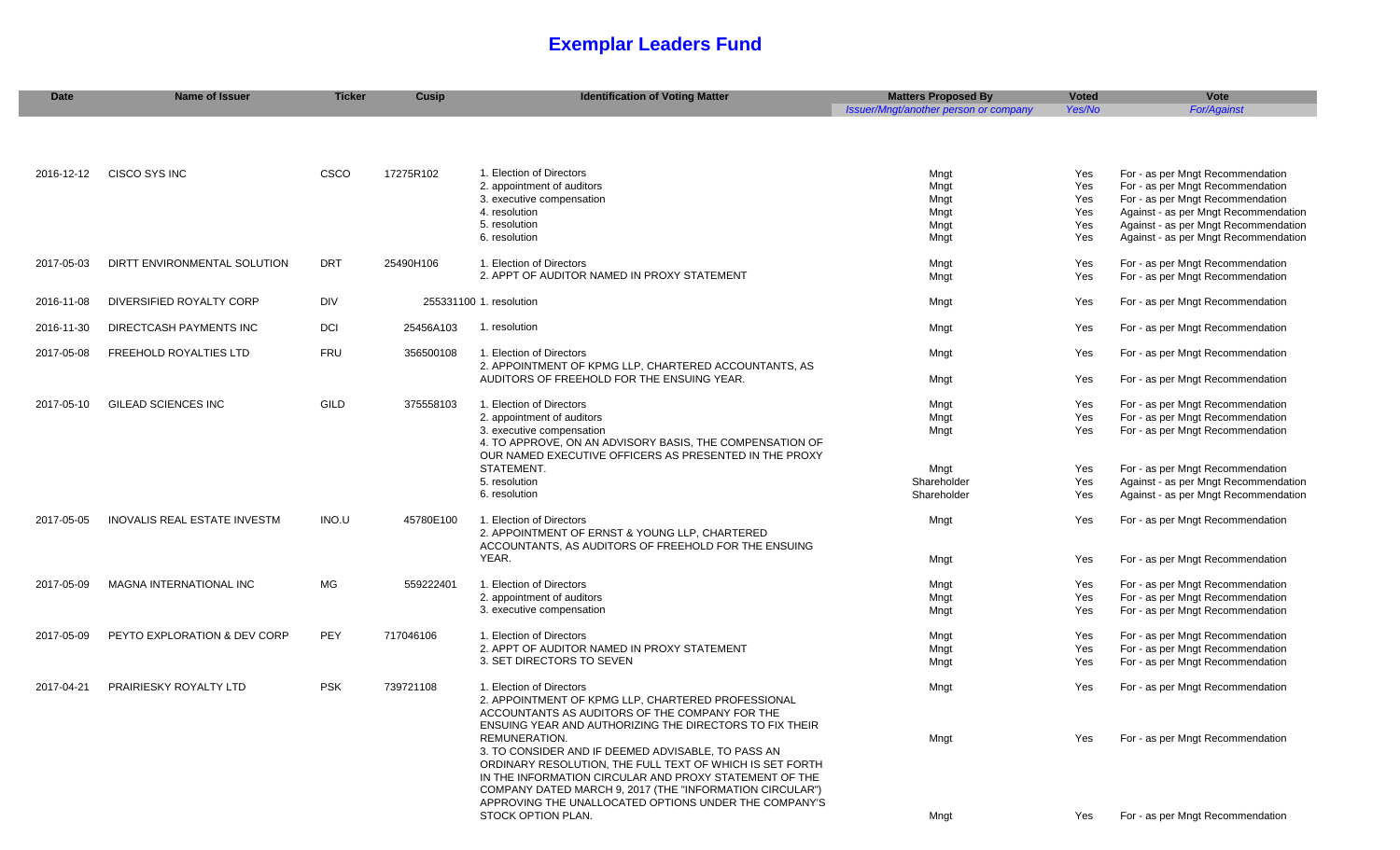|            |                         |            |           | 4. TO CONSIDER A NON-BINDING ADVISORY RESOLUTION, THE<br>FULL TEXT OF WHICH IS SET FORTH IN THE INFORMATION<br>CIRCULAR, APPROVING THE COMPANY'S APPROACH TO<br>EXECUTIVE COMPENSATION. | Mngt | Yes | For - as per Mngt Recommendation |
|------------|-------------------------|------------|-----------|-----------------------------------------------------------------------------------------------------------------------------------------------------------------------------------------|------|-----|----------------------------------|
| 2017-03-20 | <b>TRANSCANADA CORP</b> | <b>TRP</b> | 89353D107 | . Election of Directors<br>2. RATIFICATION OF THE APPOINTMENT OF KPMG LLP AS                                                                                                            | Mngt | Yes | For - as per Mngt Recommendation |
|            |                         |            |           | INDEPENDENT AUDITORS<br>3. ADVISORY RESOLUTION ON EXECUTIVE COMPENSATION AS                                                                                                             | Mngt | Yes | For - as per Mngt Recommendation |
|            |                         |            |           | DESCRIBED IN THE MANAGEMENT PROXY CIRCULAR.                                                                                                                                             | Mngt | Yes | For - as per Mngt Recommendation |
| 2017-03-23 | LITHIUM AMERICAS CORP   | <b>LAC</b> | 53680Q108 | 1. ISSUE 50,000,000 COMMON SHARES AT A PRICE OF C\$0.85<br>THROUGH A PRIVATE PLACEMENT                                                                                                  | Mngt | Yes | For - as per Mngt Recommendation |